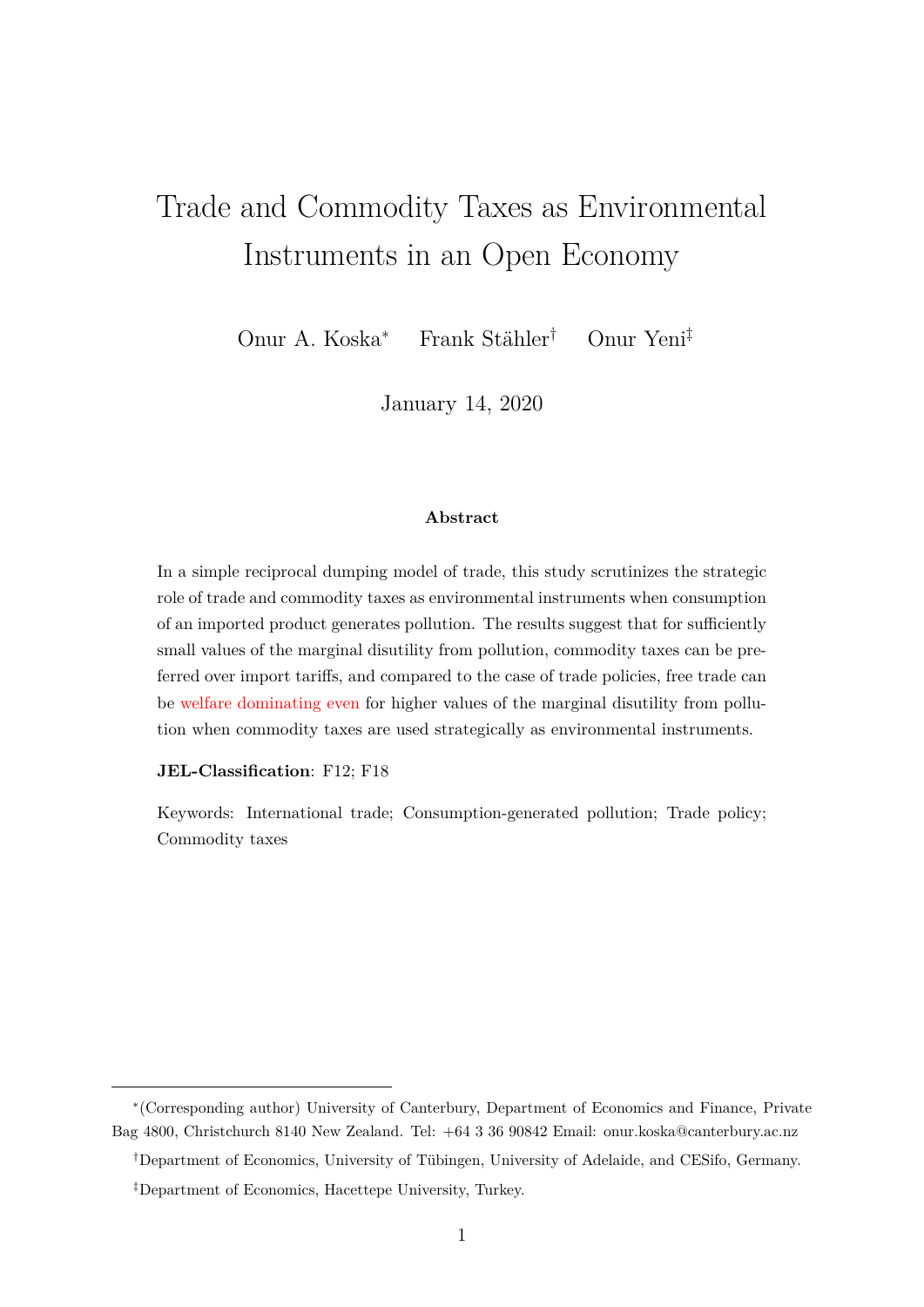# Trade and Commodity Taxes as Environmental Instruments in an Open Economy

January 14, 2020

### **Abstract**

In a simple reciprocal dumping model of trade, this study scrutinizes the strategic role of trade and commodity taxes as environmental instruments when consumption of an imported product generates pollution. The results suggest that for sufficiently small values of the marginal disutility from pollution, commodity taxes can be preferred over import tariffs, and compared to the case of trade policies, free trade can be welfare dominating even for higher values of the marginal disutility from pollution when commodity taxes are used strategically as environmental instruments.

#### **JEL-Classification**: F12; F18

Keywords: International trade; Consumption-generated pollution; Trade policy; Commodity taxes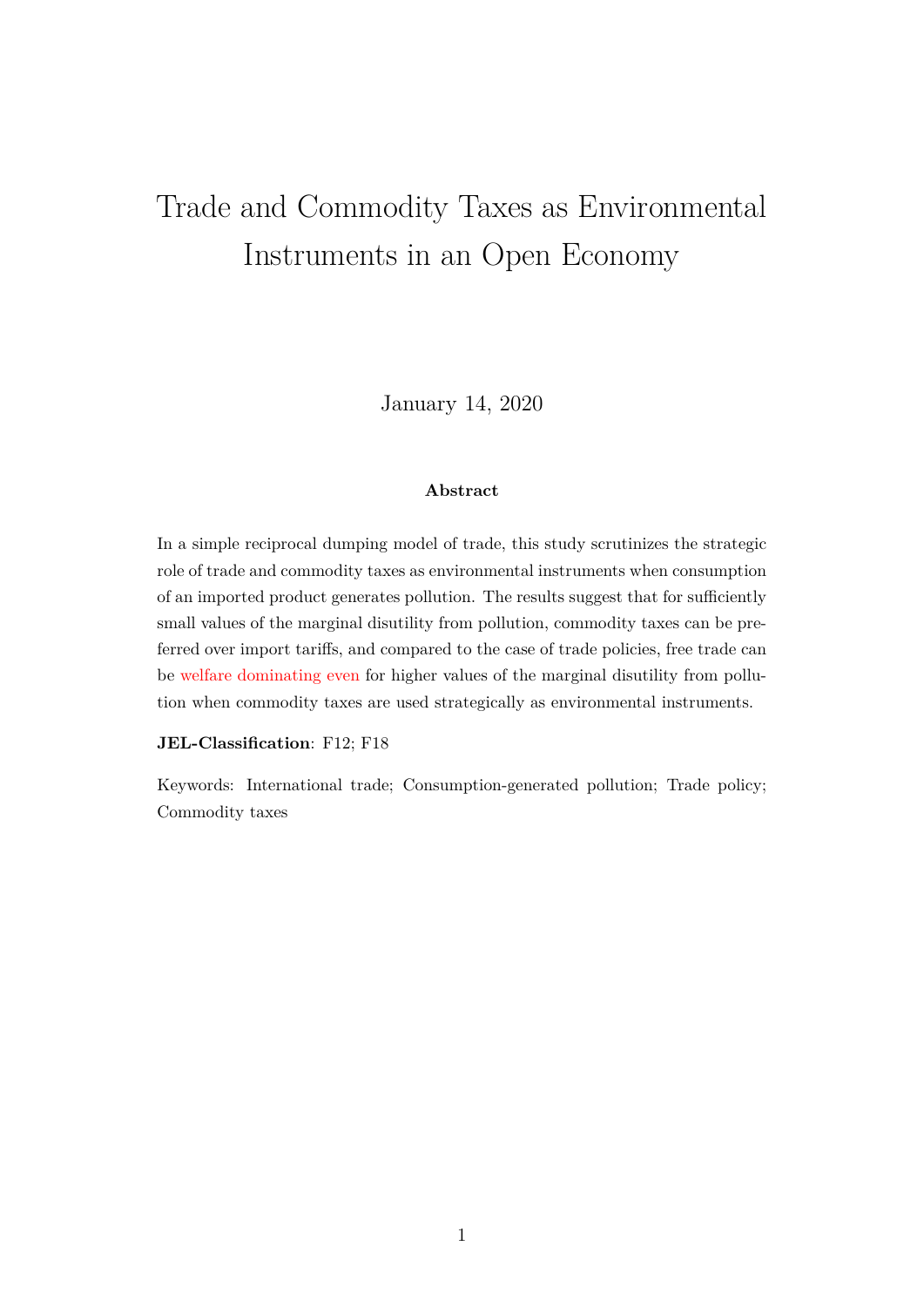# **1 Introduction**

This study employs a reciprocal dumping model of trade and scrutinizes the strategic role of commodity taxes and trade policy tools when environmental pollution is generated by final consumption of an imported product, and delineates the implications of domestic and foreign policy tools on countries' integration through international trade. The novel contribution of this paper is (i) to capture asymmetries among trading partners in terms of their marginal disutility from pollution and in terms of how much they account for environmental pollution when deciding on their (domestic/trade) policy measures, and (ii) to focus on environmental degradation that is caused by final consumption of a product imported from a trading partner. The literature has almost exclusively assumed that all countries understand and agree on their contribution to environmental pollution, and thus appropriately account for this in their policy tools. This, however, presumes that policy-makers around the globe have similar agendas and are not influenced by their own idiosyncratic environments. By contrast, as is discussed below, empirical evidence suggests that there is heterogeneity in countries' perceived marginal disutility from pollution (especially caused by idiosyncratic political or trade-related concerns).

The literature also has focused mostly on emissions from production and on the effects of environmental tax policies on competition among firms, on international trade and firms' location choices, and on social welfare. Statistical evidence, however, suggests that most industrialized countries have a larger *CO*<sup>2</sup> footprint than their *CO*<sup>2</sup> production, and that emissions from final consumption of imported products constitute a significantly large share of their total emissions.<sup>1</sup> Bang et al. (2008) show that, in 2001, (i) the EU's consumption of goods and services generated  $4,700$  million tonnes of  $CO<sub>2</sub>$  emissions, 500 million tonnes of which were generated mainly from imported products; (ii) while some countries (e.g., Latvia and Lithuania) have relatively low domestic emissions and large amounts embodied in their imports from the rest of the world (e.g., Russia), all OECD countries (except for Australia and Canada) have a  $CO<sub>2</sub>$  consumption overshoot compared with production; and (iii) all EU countries have a  $CO<sub>2</sub>$  consumption overshoot in their bilateral trade with China. A similar general picture exists as far as other pollutants (e.g., ground level ozone, or mercury emissions) are concerned; see Holladay (2008) for details.

The literature identifies different sources through which trade affects environmental pollution: (i) the *scale effect* that tends to increase pollution from production as a country's

<sup>1</sup>Recent studies argue that indirect emissions from consumption should be considered when measuring emissions embodied in trade as indirect emissions are higher than direct ones, especially in developed countries (e.g., see, inter alia, Bang et al. 2008; Barrett et al., 2013; Marques et al., 2013; Sato, 2013).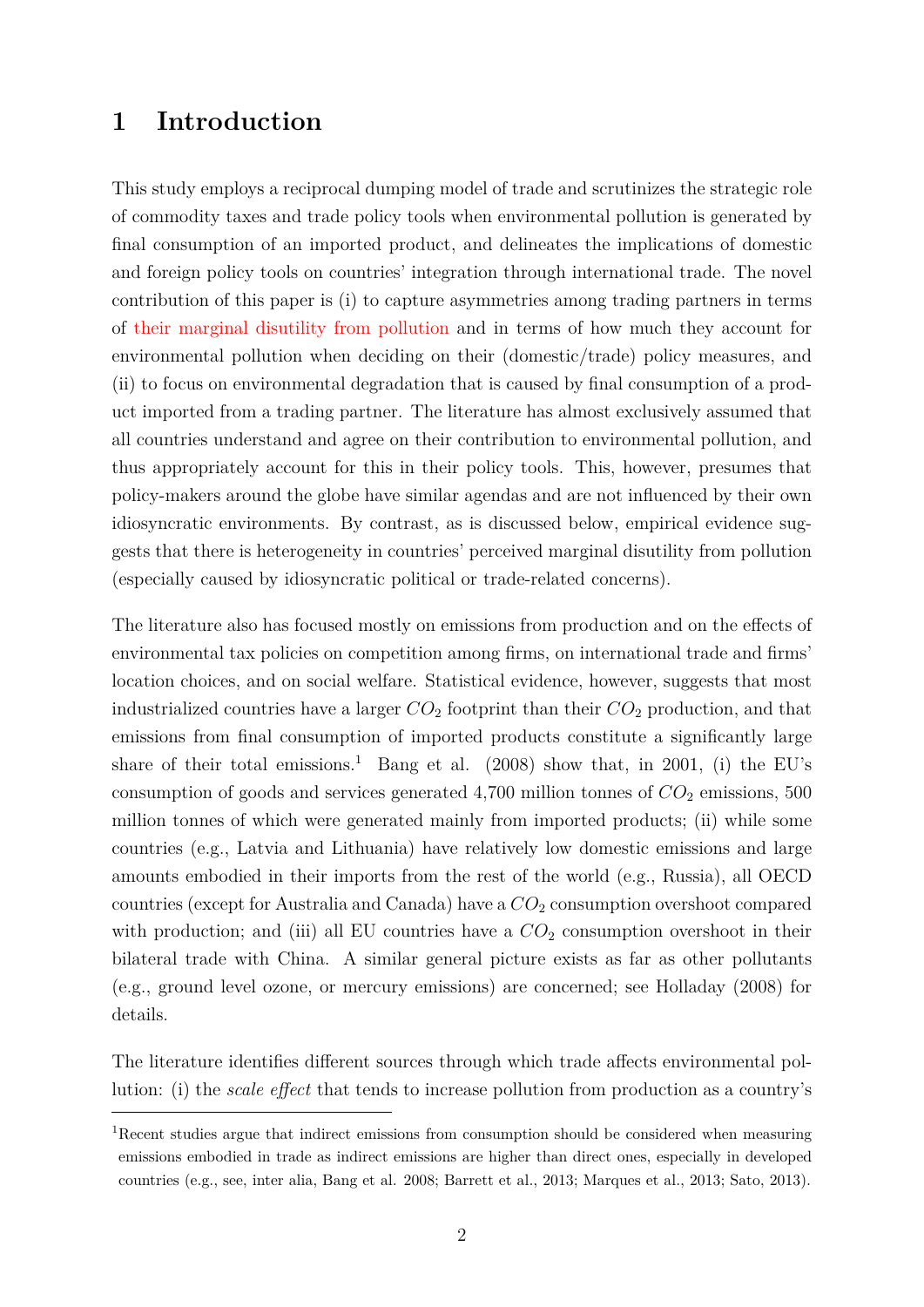economic activity is expected to increase with trade; (ii) the *technique* effect that tends to improve environmental quality as demand for quality is expected to increase with trade; and (iii) the *composition* effect that tends to either increase or decrease environmental pollution with a net effect depending on how trade changes the composition of production and consumption (Grossman and Krueger, 1993; Copeland and Taylor, 1994; Antweiler et al., 2001). In a perfectly competitive trade model that incorporates environmental pollution (as measured by  $SO_2$  concentrations), Antweiler et al. (2001) find that trade liberalization reduces pollution. Frankel and Rose (2005) also find some evidence that openness to trade reduces pollution, as far as *SO*<sup>2</sup> and *NO*<sup>2</sup> emissions are concerned.

Following the seminal paper by Brander and Spencer (1984; 1985), a number of studies has applied the strategic trade policy analysis to the strategic environmental policy debate. In general, such studies employ oligopoly models of trade to examine the implications of unilateral environmental policies and show that non-cooperative Nash policies may lead to *environmental dumping* such that countries adopt laxer environmental policies. They may impose environmental taxes that are less than Pigouvian taxes (that is, the marginal tax rate is less than the marginal environmental damage), and such environmental taxes, together with import tariffs (e.g., as in Tanguay, 2001), may lead to a *race to the bottom* (in terms of environmental standards) and thus, welfare may deteriorate with trade liberalization.<sup>2</sup>

The strategic use of tariffs and subsidies can be deemed to be rationalizable in oligopolistic markets. Countries, however, lose their degree of freedom in using such trade policy tools with their free trade agreements. Similarly, the strategic use of environmental policy instruments (if successfully enforced) may be effective when production is the main source of pollution, but they may not be applicable when consumption is considered to be the main source of pollution.<sup>3</sup> As internationally traded commodities are taxed mostly

<sup>2</sup>Eliminating trade policy tools and using environmental taxes (e.g., as in Walz and Wellisch, 1997; or as in Burquet and Sempere, 2003), or allowing for R&D investments by firms responding to environmental standards (e.g., as in Ulph, 1996), however, may reduce incentives to adopt laxer environmental standards, and welfare may improve with trade liberalization. Moreover, in such models, Barrett (1994) indicates that the industry structure is also important, that is, if the industry is characterized by Bertrand oligopoly (price competition), rather than Cournot oligopoly (quantity competition), then the results are reversed, such that the unilaterally optimal environmental taxes are higher than the Pigouvian taxes. Also, the demand elasticity and the shape of the damage function are crucial in terms of welfare results.

 $3$ While different explanations may be offered, an obvious justification is the observation that environmental taxes are not used to discriminate products according to the source country. Moreover, in Article III of the WTO, National Treatment imposes certain constraints on domestic policy so as to make sure that countries do not engage in protectionist discrimination against foreign products; for details, see for example Ferrara et al. (2015).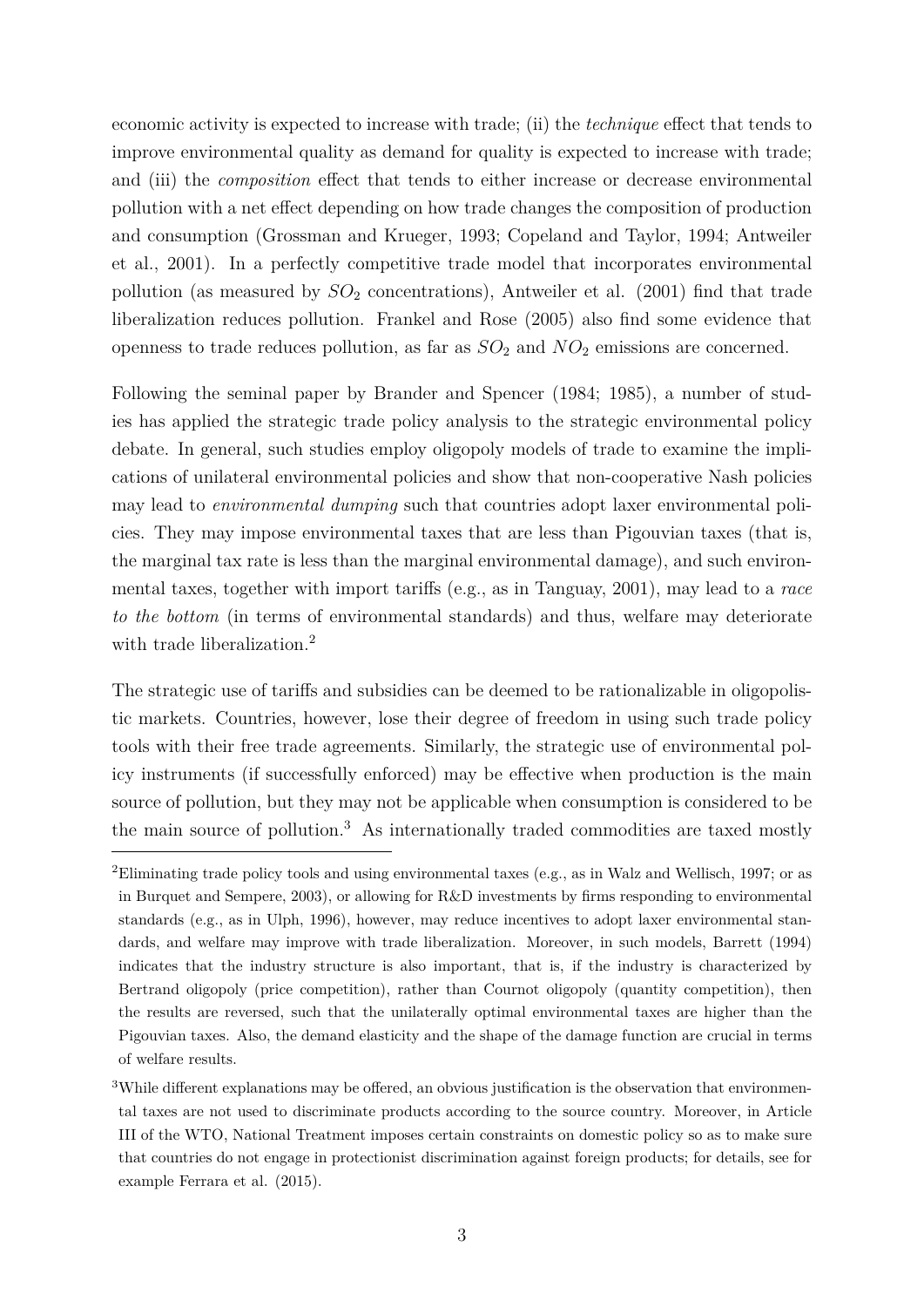where they are consumed (e.g., see McCracken and Stähler, 2010; McCracken, 2015), and as countries can freely set their commodity taxes, when consumption is the main source of externality, commodity taxes can be used strategically (just like the strategic use of trade policy tools) even in the case of a free trade agreement. The strategic role of commodity taxes as environmental instruments when consumption of an imported product generates pollution and the implications of the strategic use of this policy instrument on countries' integration through international trade have not yet received much attention in the literature.<sup>4</sup>

There are few papers worth mentioning. Ferrara et al. (2015) consider emissions from consumption and scrutinize the welfare implications of the WTO's National Treatment clause in Article III. Given quality differences among products, they show that the WTO's restriction on non-discriminatory internal measures does not necessarily lead to higher (lower) global environmental damage (welfare). Lai and Hu (2008) consider consumptiongenerated externalities and delineate optimal policy measures when products are dierentiated and when the trading partners cooperate in their trade policies. They show that, while cooperating in trade policies, if the trading partners do not cooperate in environmental taxes, this may lead to a counter-intuitive result that each country will subsidize the foreign firm only that imports a polluting good, especially when pollution is sufficiently high. They conclude that this would be politically infeasible, and thus in such a situation, zero tariffs would emerge as the cooperative trade policy. By taking into account consumption externalities and product-specific standards, Essaji (2010) shows that tariff reduction leads to higher standards only if the marginal impact of product standards on the externality increases substantially in consumption. In a series of research, Fujiwara  $(2010a, 2010b, 2012)$  focuses on transport costs, bilateral tariff reductions and environmental taxes under consumption externality, and shows that, as compared to autarky, trade may lead to welfare losses, and reductions in tariffs may tend to increase emission taxes. Fujiwara's papers, to some extent, follow earlier research by Kayalica and Kayalica (2005) and Kayalica and Yilmaz (2006) scrutinizing the relationship between import tariffs, export subsidies and emission taxes under consumption externalities. Another related paper is by Wu (2019) that extends Haufler et al. (2005) to production externalities, and also considers both consumption externalities and import tariffs as a robustness check for the results. The results from that robustness check suggest that destination-based consumption taxes might be better than origin-based production taxes when there is an import tariff under consumption externalities. Wu (2019), however, focuses solely on com-

<sup>4</sup>Considering consumption of a product that creates pollution, Copeland and Taylor (1995) show that the optimal policy will be a consumption tax that equals the marginal environmental damage, and that trade improves welfare especially if there exists a perfectly costless institutional structure with well intentions. Though it is worth noting that their analysis focuses on a competitive framework.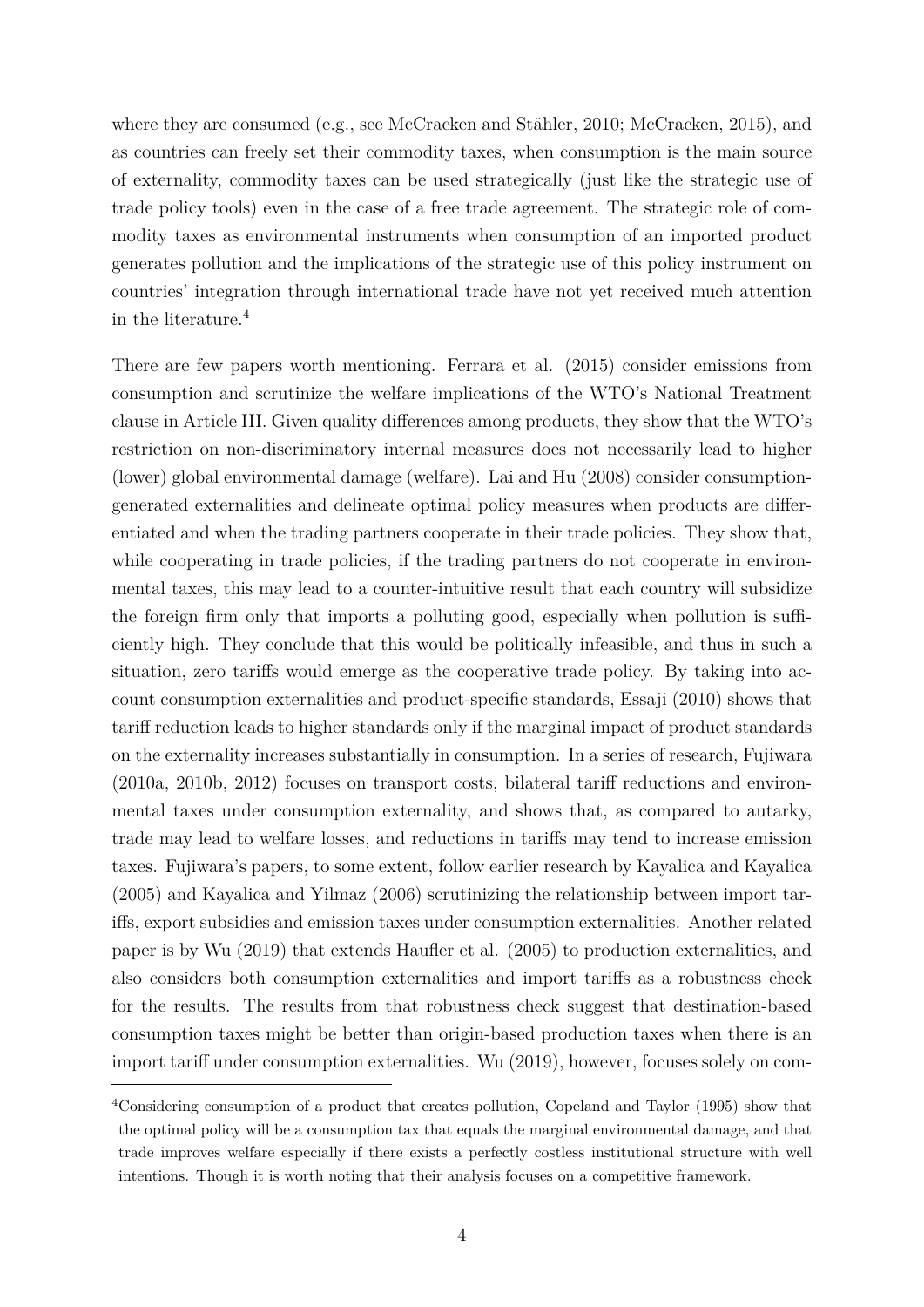paring destination-based consumption taxes versus origin-based production taxes, unlike this paper focusing on Nash trade policies and (non-discriminatory) consumption taxes, and on their role as strategic environmental instruments, as well as on the implications of these two policy tools on gains from trade under consumption-based environmental pollution.

This study would like to make further progress on consumption-based pollution. In a simple intra-industry trade model with imperfect competition, it scrutinizes the strategic role of trade and commodity taxes as environmental instruments and demonstrates that the externality generated by consumption of an imported good, as measured by countries' marginal disutility from pollution, can have detrimental effects on countries' economic integration, especially when the trading partners are asymmetric in terms of how much they account for environmental pollution when deciding on their (domestic/trade) policy measures. That is, departing from the existing literature, we would like to introduce some heterogeneity in countries' perceived marginal disutility from pollution. Our results suggest that while a substantially high marginal disutility from pollution can interrupt bilateral trade and cross-hauling can cease to exist, in the case of a sufficiently small marginal disutility from pollution, both trade and commodity taxes are deemed necessary so as to effectively address consumption-generated pollution. The tax rates, however, are less than Pigouvian taxes due to Cournot competition. For sufficiently small values of the marginal disutility from pollution, the country fully accounting for consumptiongenerated pollution when deciding on its optimal policy measure prefers commodity taxes over import tariffs, and compared to the case of trade policies, free trade can be maintained for higher values of the marginal disutility from pollution when commodity taxes are used strategically as environmental instruments.

Also we extend our analysis to a symmetric case where imports pollute in both countries (fully accounted for in each country when choosing the optimal policy measure) and where there is transboundary pollution between the two countries. Our results confirm that the main finding holds to some extent also for such extensions. We show that (i) sufficient asymmetries between the countries in terms of their marginal disutility from pollution may jeopardize bilateral trade relationships between the countries; (ii) free trade welfaredominates autarky only for sufficiently small marginal disutility from pollution and for sufficiently low transboundary pollution; (iii) both Nash trade and domestic policies may prove to be helpful in addressing consumption-based pollution and we solve for threshold values of marginal disutility from pollution (decreasing with transboundary pollution) above which such policies welfare-dominate free trade; and (iv) we solve for a threshold value of marginal disutility from pollution below which domestic policies welfare-dominate trade policies when addressing pollution from consumption of imports.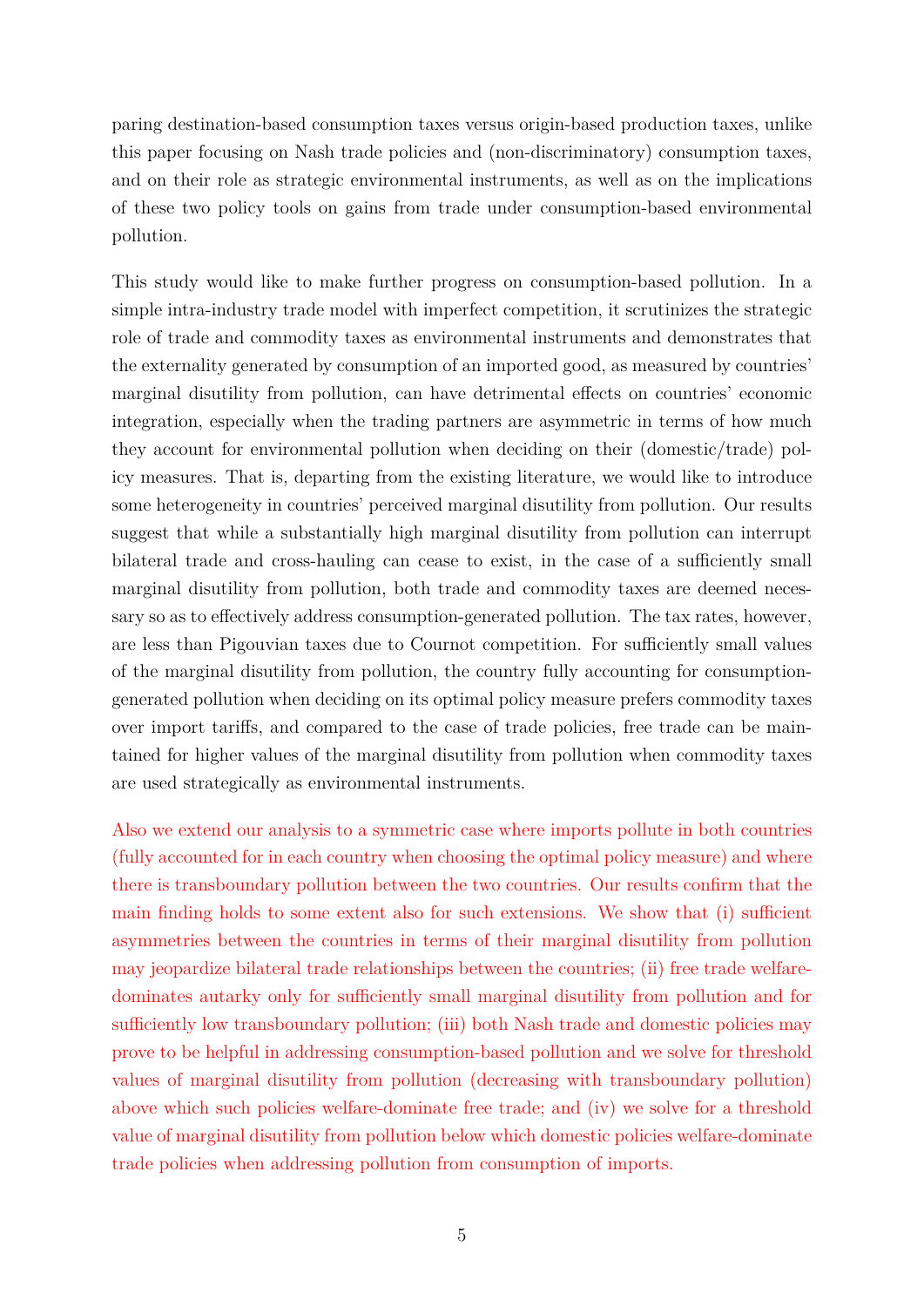The remainder of the paper is organized as follows. Section 2 introduces the model, and scrutinizes the welfare implications of imposing import tariffs when consumption of an imported product generates pollution. Section 3 looks at consumption-generated pollution under free trade, and discusses the welfare implications. Section 4 analyzes the implications of the use of commodity taxes as environmental instruments, and compares the results with those discussed in Sections 2 and 3. Section 5 extends the analysis to a symmetric case and includes in the model also transboundary pollution and compares the results with those discussed in Sections 2, 3 and 4. Section 6 offers some concluding remarks. For convenience, most of the proofs and technical details have been relegated to the Appendix.

## **2 The model**

Following the seminal paper by Brander and Krugman (1983), we employ a simple model of intra-industry trade, and examine the nexus between trade and the environment. We consider two countries, Home and Foreign, which are identical with respect to consumers' preferences and market size, and two firms (one in each country), which are identical with respect to production technology and costs, and which produce a good with zero marginal cost and compete by quantities against each other in both countries. While a different packaging material for the good is used for domestic consumption (that is free of environmental damage) and for imports (that causes environmental pollution where the good is consumed), consumers in both countries ignore this difference and regard the good as homogeneous. Thus, the inverse demand function in country *i* is given by  $p_i = a - bQ_i$ ,  $i = \{h, f\}$ , where *h* and *f* stand for Home and Foreign, respectively;  $p_i$  is the price of the good in country *i*; *a* and *b* denote market size and the slope of the inverse demand function, respectively; and  $Q_i = x_i + y_i$  is the aggregate output in country *i*, such that  $y_i$  is the local production in country *i* and  $x_i$  is country *i*'s imports from the other country. Markets are segmented such that each firm considers each country as a separate market.

In this section, we focus on the case of no free trade agreement between the two countries, and thus trade may be subject to tariffs. To simplify the analysis, we assume away transport costs of exporting/importing throughout the analysis. We consider a simple, two-stage, non-cooperative game. In the first stage, the governments decide on their import tariffs that maximize their local welfare. Let  $t_h$  and  $t_f$  denote the tariff rates imposed by Home and Foreign, respectively. In the second stage, given the tariff rates, the firms compete against each other by quantities in both countries, such that each firm simultaneously, and non-cooperatively, decides on the outputs that maximize profits in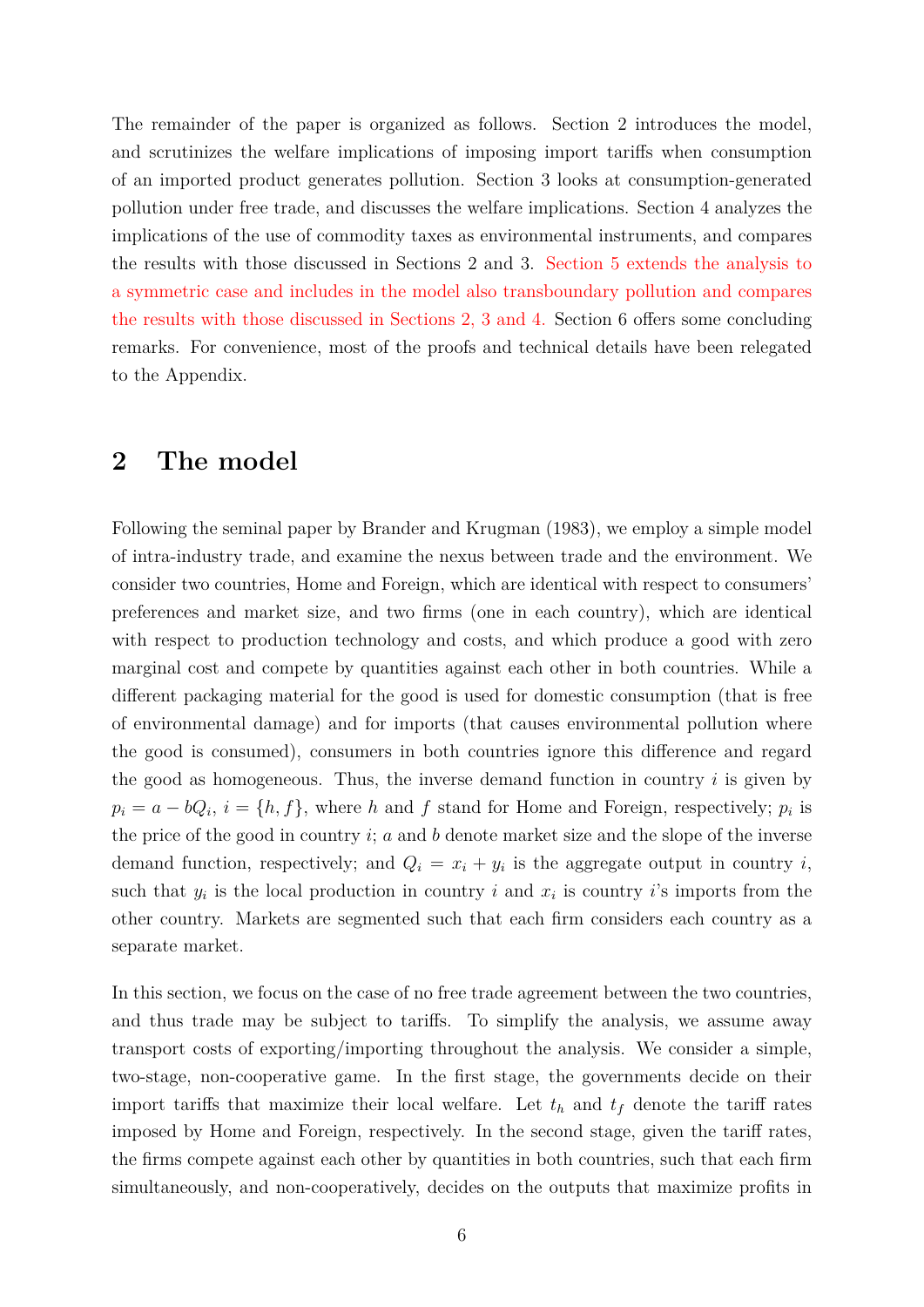both markets. Firm *i* that locates in country *i* and exports to country *j*,  $i, j = \{h, f\}, i \neq j$ *j*, will earn aggregate profits, denoted  $\pi_i$ , that is the sum of the profits from the domestic and the foreign market. We solve the game backwards such that we start from the second stage (the Cournot game between the two firms) and search for the subgame perfect Nash equilibrium. The maximization problem of firm *i* is

$$
\max_{\{x_j \ge 0, y_i \ge 0\}} \pi_i = p_i y_i + (p_j - t_j)x_j; \ \ i, j = \{h, f\}, i \ne j.
$$

From the first-order conditions, we find that the (optimal) outputs supplied to country *i* by (from country *i*'s perspective) the foreign firm and the domestic firm are, respectively,

$$
x_i = \begin{cases} (a - 2t_i)/3b & \text{if } 0 \le t_i < a/2\\ 0 & \text{if } t_i \ge a/2 \end{cases}
$$
 (1a)

$$
y_i = \frac{a + t_i}{3b}, \qquad \text{where } i = \{h, f\}. \tag{1b}
$$

Using the expressions for the optimal outputs, given by equation (1), we can derive the aggregate profits for each firm such that

$$
\pi_i = \underbrace{by_i^2}_{\text{Profits from}} + \underbrace{bx_j^2}_{\text{Profits from}}; \quad i, j = \{h, f\}, i \neq j,
$$
\n
$$
(2)
$$
\n
$$
\underbrace{\text{Profits from}}_{\text{exports}}
$$

where  $x$  and  $y$  are given by equation  $(1)$ . In the first stage of the game, each government unilaterally decides on its import tariff rate that maximizes its local welfare, which we will refer to as *Nash (non-cooperative) trade policies*. Country *i*'s welfare can be expressed as the sum of the domestic firm's profits (from both local sales and exports)  $\pi_i$ , consumer surplus  $b(x_i + y_i)^2/2$ , tariff revenues  $t_i x_i$ , and disutility from environmental pollution.

The existing literature predominantly studies the symmetric case that all countries appropriately account for environmental degradation in their policy tools, and thus they are symmetric in terms of their perceived marginal disutility from pollution. We defer this case until Section 5 where we consider not only a symmetric case, but also transboundary pollution as a robustness check for the results of the asymmetric case. Departing from the existing literature, we initially consider the case that Home and Foreign have different agendas. Recall that (i) domestic consumption of the good produced by Home does not cause environmental pollution; whereas (ii) the good (otherwise homogeneous) produced by Foreign for Home's consumption (imports by Home) has a packaging material that causes environmental pollution where it is consumed. Thus, Home's consumption of the good imported from Foreign is the main source of pollution in Home. When deciding on the optimal policy measure (tariffs or consumption taxes), Home fully accounts for environmental pollution generated by consumption of the good imported from Foreign, and there is constant marginal disutility from pollution, denoted by  $\delta_h$ . Thus, in the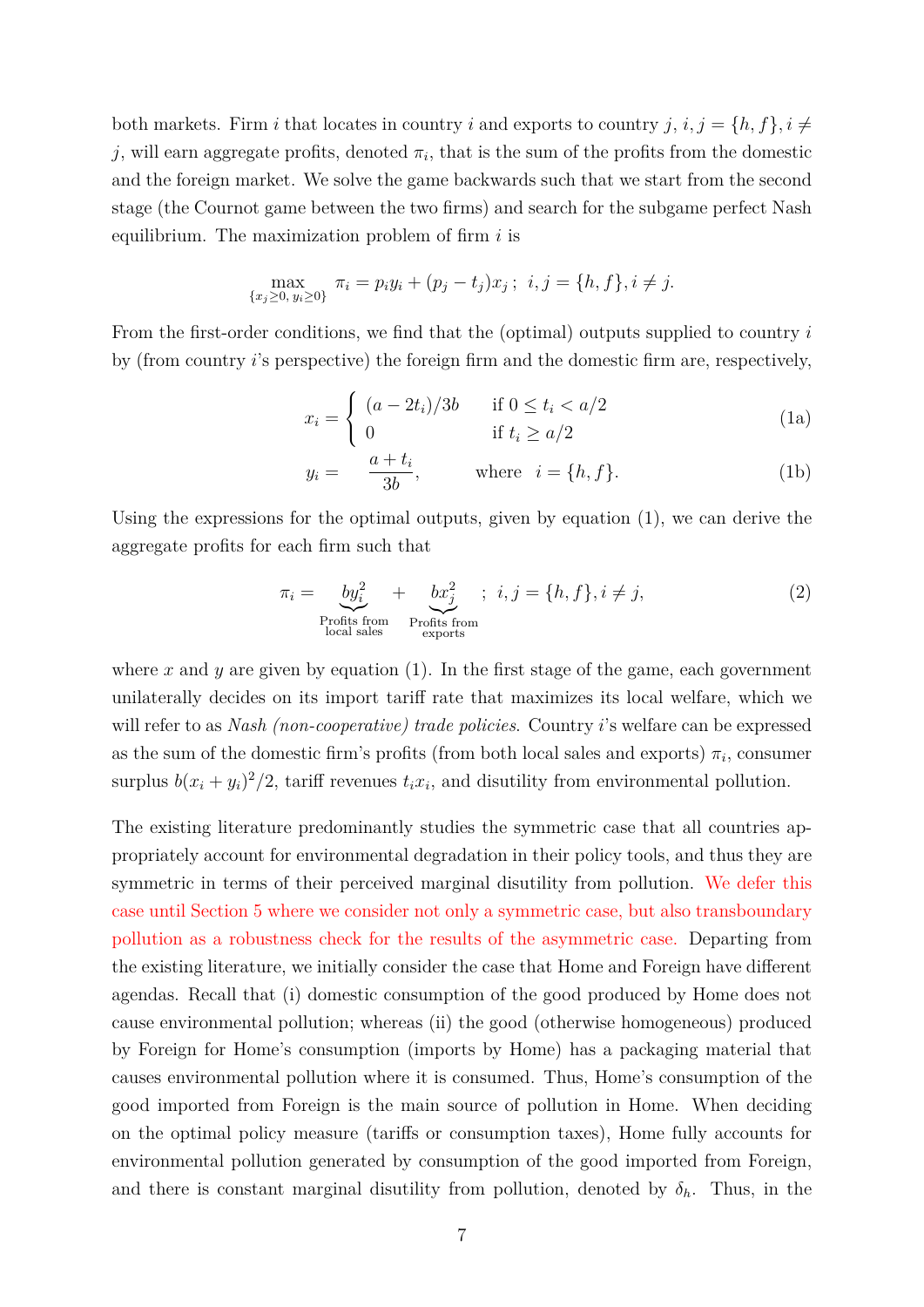case of non-cooperative trade policies, this amounts to Home's local welfare decreasing by  $\delta_h x_h$ ,  $\delta_h > 0$ . As is already discussed, we would like to introduce some heterogeneity in the countries' perceived marginal disutility from pollution. There are many different ways by which such asymmetry may be introduced. Without loss of generality, and to keep the model as simple as possible, we assume that although Foreign's consumption of imports from Home generates pollution in Foreign, there are some non-pecuniary benefits, denoted  $\Gamma$  (e.g., political benefits offered by some interest groups in Foreign, etc.) that the policy makers in Foreign will take into account. In what follows, we will assume that such non-pecuniary benefits are at a level that just compensates for negative consumption externalities in Foreign (i.e.,  $\Gamma = \delta_f x_f$ ).<sup>5</sup> Such non-pecuniary benefits affecting policy makers' decisions are not so uncommon and can be also due to trade-related concerns. Anecdotal evidence suggests that some countries may opt to overlook environmental degradation when pro-trade concerns dominate environmental concerns. For example, according to the European Commission's 2001 report on *European Packaging Waste Management Systems* (EC DGX1.E.3, 2001), Sweden removed the reuse targets for bottles in 2001 and closed down the deposit refund system already in 1998 due to sharp decreases in bulk imports.

To summarize, Home and Foreign choose their unilateral tariff rates  $t_h$  and  $t_f$  to maximize, respectively,

$$
W_h^t = \pi_h + \frac{b(x_h + y_h)^2}{2} + (t_h - \delta_h)x_h,
$$
\n(3a)

$$
W_f^t = \pi_f + \frac{b(x_f + y_f)^2}{2} + t_f x_f,
$$
\n(3b)

where the optimal outputs,  $x_i$  and  $y_i$ , and the maximized profits,  $\pi_i$ ,  $i = \{h, f\}$ , are given by equations (1) and (2), respectively, and where superscript *t* denotes the case that the two countries adopt Nash trade policies. Given  $\Gamma = \delta_f x_f$ , let us drop the subscript from Home's marginal disutility from pollution such that  $\delta_h = \delta$ , which can be interpreted also as a measure of heterogeneity in the two countries' perceived marginal disutility from pollution. Differentiating  $W_h^t$  and  $W_f^t$ , given by equation (3), w.r.t.  $t_h$  and  $t_f$ , respectively, and setting the results equal to zero (i.e.,  $\partial W_i^t(\mathbf{t})/\partial t_i = 0$ ,  $i = \{h, f\}$ ) and solving for  $t_h$  and  $t_f$  yield the welfare-maximizing tariff rates such that  $\delta$ 

$$
t_h^* = t_f^* + \frac{2}{3}\delta = \underbrace{\frac{a}{3}}_{\substack{\text{Optimal tariff} \\ \text{(no disutility)}}} + \underbrace{\frac{2}{3}\delta}_{\substack{\text{Environmental} \\ \text{projection}}}.
$$
\n(4)

<sup>&</sup>lt;sup>5</sup>As this may feel rather a strong assumption, in Section 5, we relax this assumption and carry out the analysis for the case imports pollute in both countries and both countries fully account for their consumption-based pollution.

 $6$ Note that the objective function is strictly concave, that is, the sufficient condition for a unique maximum,  $\mathbf{t}^* = \text{argmax } W^t(\mathbf{t}), \text{ is fulfilled.}$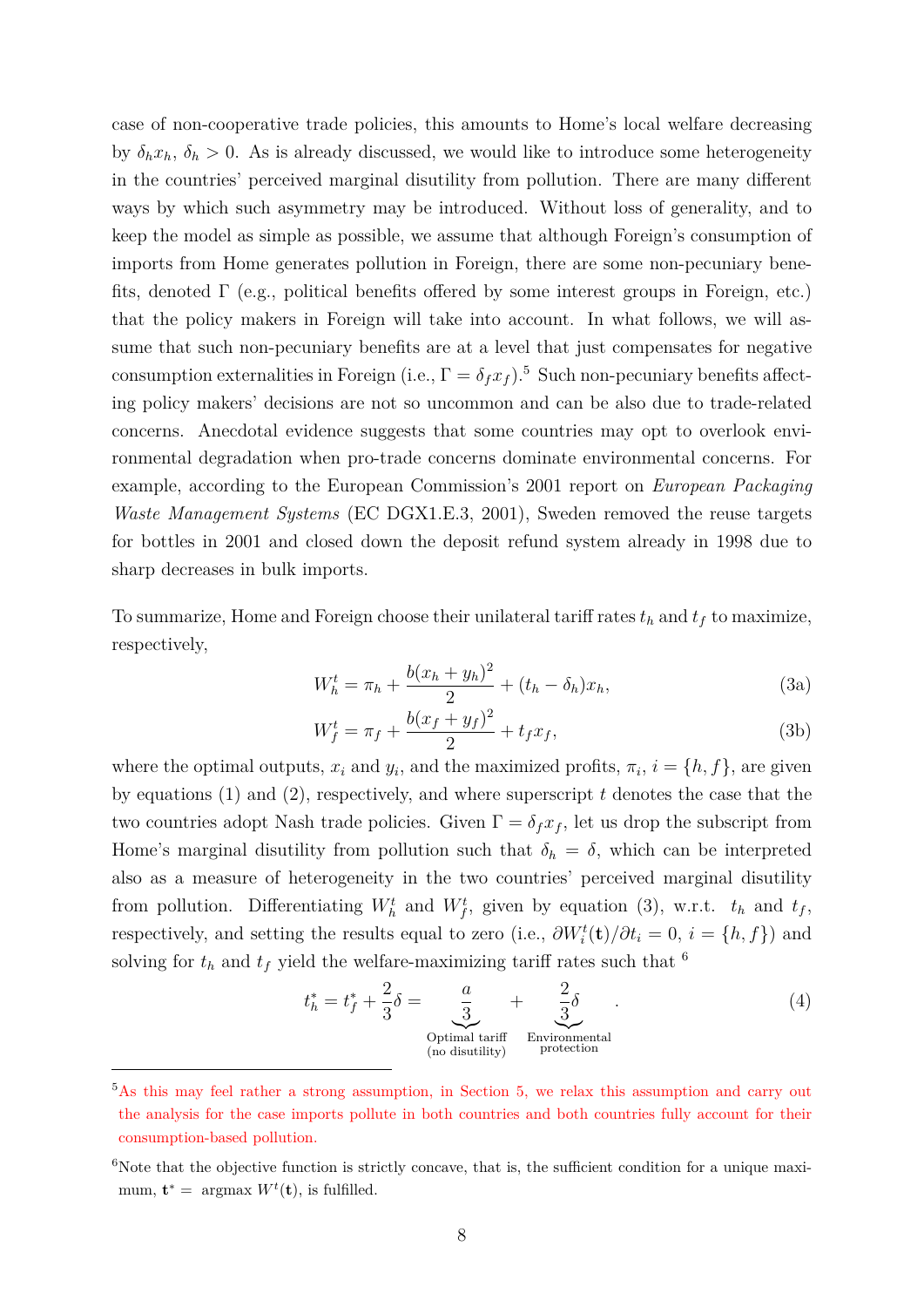As is clear from equation (4), in the presence of consumption-generated pollution, Home's optimal tariff rate exceeds Foreign's tariff rate should the policy maker in Foreign evaluates Foreign's marginal utility from pollution at zero.

**Proposition 1** *In the case that countries adopt Nash trade policies, and that the good imported from a trading partner generates pollution, the importing country that appropriately accounts for pollution (Home) attempts to internalize the consumption externality by imposing a higher tariff rate, although the increase in the per-unit tariff rate is less than the marginal disutility from pollution.*

The following remarks are in order. For any given Foreign tariff rate, increasing the tariff rate in Home (within the relevant range  $t_h^* < a/2$  as is given by equation (1a)) increases the local firm's aggregate profits by increasing its domestic market share. Aggregate consumption in Home, however, decreases as the decrease in imports is more than the increase in local sales, and thus consumer surplus decreases. Although increasing the tariff rate in Home decreases imports, and thus pollution decreases (and so does disutility from environmental degradation), tariff revenues also decrease, leading Home to compromise and increase the per-unit tariff rate by less than the marginal disutility from pollution. The implicit assumption here is that cross-hauling exists, that is, the marginal disutility from pollution is sufficiently small  $(\delta < a/4)$  such that the tariff rate maximizing Home's welfare is still less than the prohibitive tariff rate (i.e.,  $(a + 2\delta)/3 < a/2$ ).

**Lemma 1** *A suciently high marginal disutility from pollution may jeopardize bilateral trade such that cross-hauling may cease to exist, and there may be only one-way trade.*

It should be noted that Lemma 1 assumes both countries can freely choose their tariff rates for their imports, consumption of which pollutes environment.<sup>7</sup> Lemma 1 may be interpreted as follows: greater heterogeneity between the two countries in terms of their perceived marginal disutility from pollution can be trade disrupting. A sufficiently high marginal disutility from pollution (i.e.,  $\delta > a/4$ ) leads Home to impose a tariff above the prohibitive rate, in which case exporting is not profitable for the firm located in Foreign, while exporting to Foreign will still be profitable for the firm located in Home. In the next section, we scrutinize the question whether (and under which circumstances) free trade would be welfare dominating.

<sup>&</sup>lt;sup>7</sup>While environmental concerns may be, to some extent, a legitimate reason to increasing tariff rates especially when consumption of imports generate pollution (similar to the arguments over goods associated with national security for which the WTO has given its members more flexibility), in most cases, setting tariff rates are subject to some limits. Throughout this paper, we refrain from such discussions, and assume simply that both countries non-cooperatively choose their tariff rates that maximize welfare.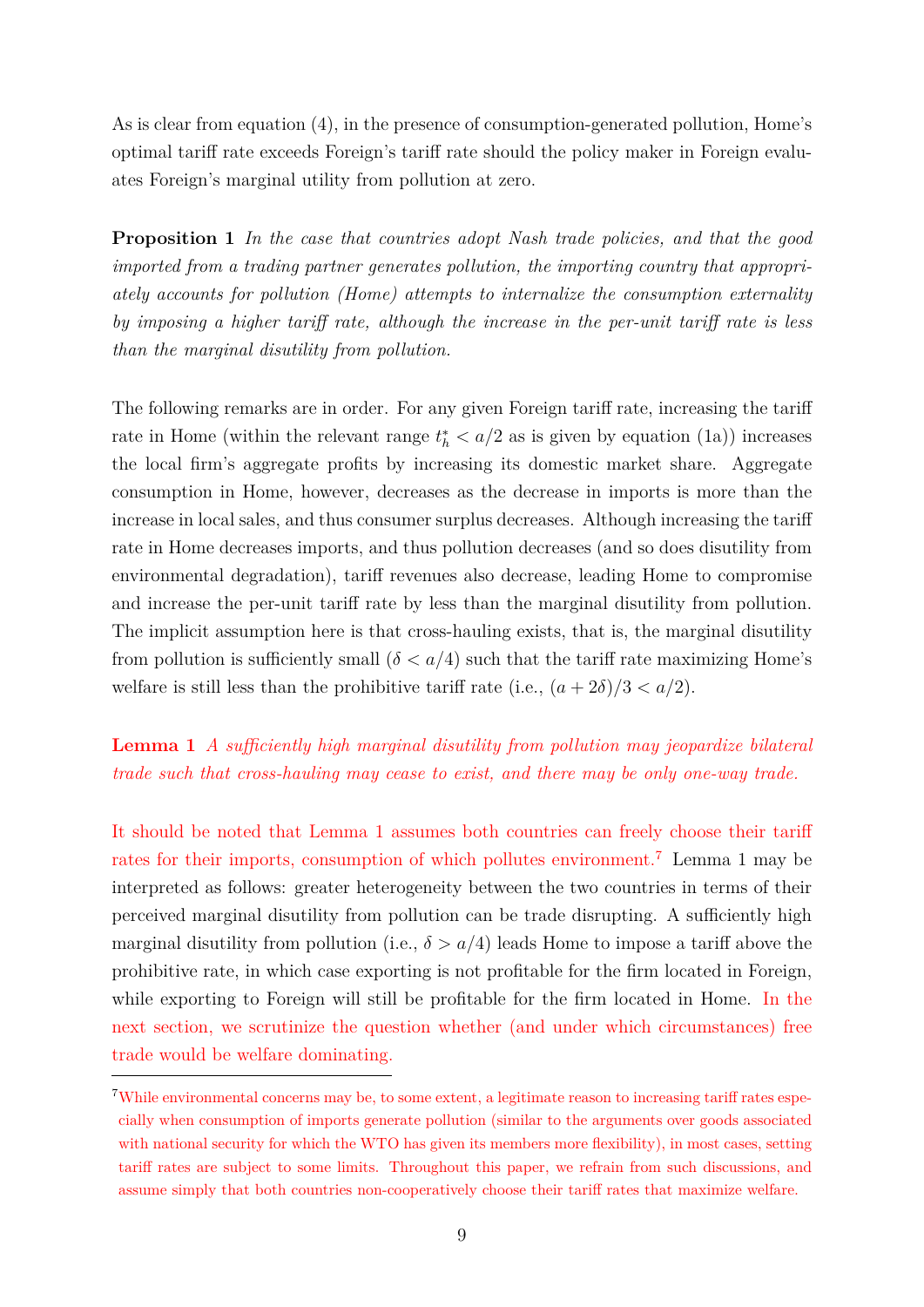### **3 Consumption-generated pollution under free trade**

In this section, we first look at the case of autarky in both countries such that firms have monopoly power in their respective domestic markets. In such a situation, each firm is active only in the domestic market, produces at the monopoly level for this market (i.e.,  $x_i = 0$ , and  $y_i = a/2b$ ,  $i = \{h, f\}$ , and earns monopoly profits (i.e.,  $\pi_i = b(a/2b)^2$ ,  $i = \{h, f\}$ . There is no trade, and thus no tariff revenue in either country, nor is there environmental pollution that has to be accounted for. Using equation (3), it is straightforward to show that  $W_i^{*a} = 3a^2/8b$ ,  $i = \{h, f\}$ . Note that superscript *a* stands for autarky.

In case of free trade (compared to autarky), market competition increases, decreasing the two firms' market share in their respective domestic markets (moving from monopoly to international duopoly), while each firm shares the market across borders such that  $x_i = y_i = a/3b$ ,  $i = \{h, f\}$ . This implies an increase in each firm's aggregate profits, and an increase in total consumption in each country. Welfare would improve with free trade in both countries (compared to autarky) had there been no pollution such that  $W_i^{*ft}(\delta = 0) = 4a^2/9b > W_i^{*a} = 3a^2/8b, i = \{h, f\}$ , where superscript *ft* stands for free trade. In case of pollution from consumption of an imported good, however, this result does not hold as Home's welfare decreases due to disutility from pollution, such that

$$
W_h^{*ft} = \underbrace{\left(\frac{4a^2}{9b}\right)}_{\text{Welfare}} - \underbrace{\delta\left(\frac{a}{3b}\right)}_{\text{Disutility}}.
$$
\n(5)

Comparing equation (5) with autarky welfare immediately leads to

**Proposition 2** *Free trade would not be welfare-dominating autarky in the country accounting for consumption-generated pollution (Home) if the marginal disutility from pollution is sufficiently high.* 

Free trade decreases local sales and increases imports (which increase pollution from consumption). Although free trade increases both total consumption in a given country and the aggregate profits of a given firm, with which welfare increases, a sufficiently high marginal disutility from pollution (i.e.,  $\delta > 5a/24$ ) leads welfare to decrease by more than gains from free trade. Note that free trade does not leave any room for a trade policy that could internalize the negative externality of consuming the imported good. As for Foreign where marginal disutility from pollution is evaluated at zero, compared to autarky, free trade always improves local welfare. In the case that Home does not allow for imports from Foreign (i.e.,  $\delta > 5a/24$ ), Foreign will be better off by opening its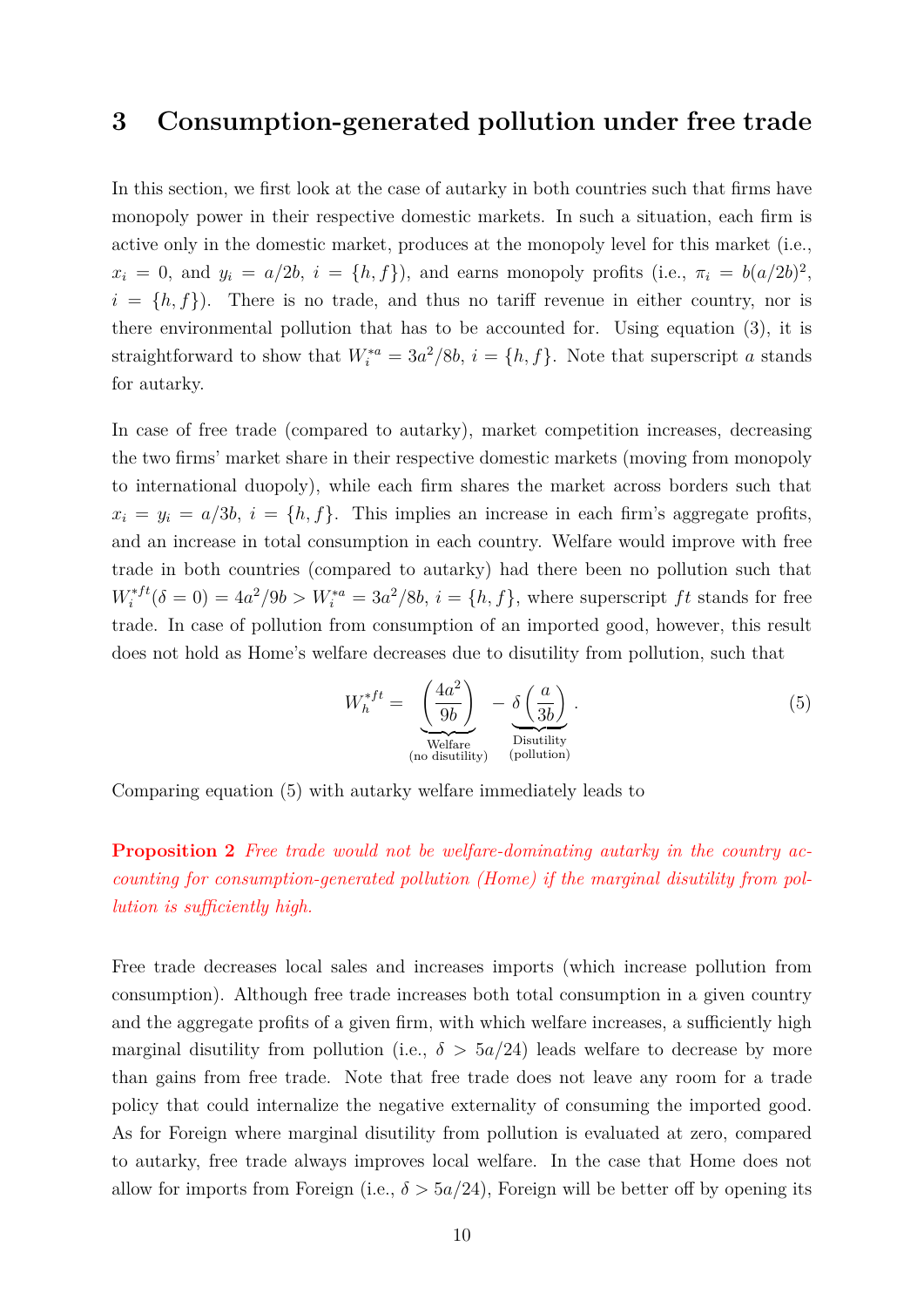market to trade and by imposing an import tariff (as compared to autarky and to the case it allows Home to export to its market freely). The intuition is that, in the case of one-way trade (from Home to Foreign), imposing a tariff not only generates additional revenues, but also increases the domestic firm's market share (as compared to the case of one-way free trade). There exists an optimal import tariff rate  $(t_f = a/3)$  at which welfare is maximized such that the decrease in welfare due to a decrease in total consumption (with an import tariff) is overcompensated by the increase in welfare due to an increase in the domestic firm's profits and in tariff revenues. Also, as compared to autarky, Home will be better off in such a situation, because there will be no change in consumption, nor will there be disutility from pollution generated by consumption of the imported good, yet it will export to Foreign, which will increase the local firm's profits. It is now clear that given the asymmetry between the two countries in terms of how much they account for negative consumption externality when deciding on the optimal tariffs, the size of the marginal disutility from pollution generated by consumption of the imported good may lead to different trade regimes:

**Proposition 3** *One-way trade (from Home to Foreign) that is subject to an import tari imposed by Foreign may be welfare dominating for a suciently high marginal disutility from pollution (i.e.,*  $\delta > a/4$ ). If, however, the marginal disutility from pollution takes *some intermediate values (i.e.,*  $a/6 < \delta < a/4$ ), then the two countries may find it *optimal to engage in bilateral trade and adopt Nash trade policies. Free trade may be*  $w$ *elfare dominating only if the marginal disutility from pollution is sufficiently low (i.e.,*  $\delta < a/6$ .

#### **Proof.** See Appendix A.1. ■

It is now clear that Nash trade policies become important in the presence of pollution, as they may be used not only to generate tariff revenues, to increase the domestic firm's market share, and to correct domestic distortions, but also to restrict imports so as to decrease pollution generated by consumption of the imported good.

### **4 Commodity taxes as environmental instruments**

In this section, we turn our attention to domestic policies. In the case of product differentiation and trade policy cooperation, Lai and Hu (2008) have shown that there is a negative relationship between cooperative tariff rates and environmental taxes, especially when they are used together. If, however, there is no product differentiation and no cooperation in trade policy, then allowing for both domestic and trade policy will be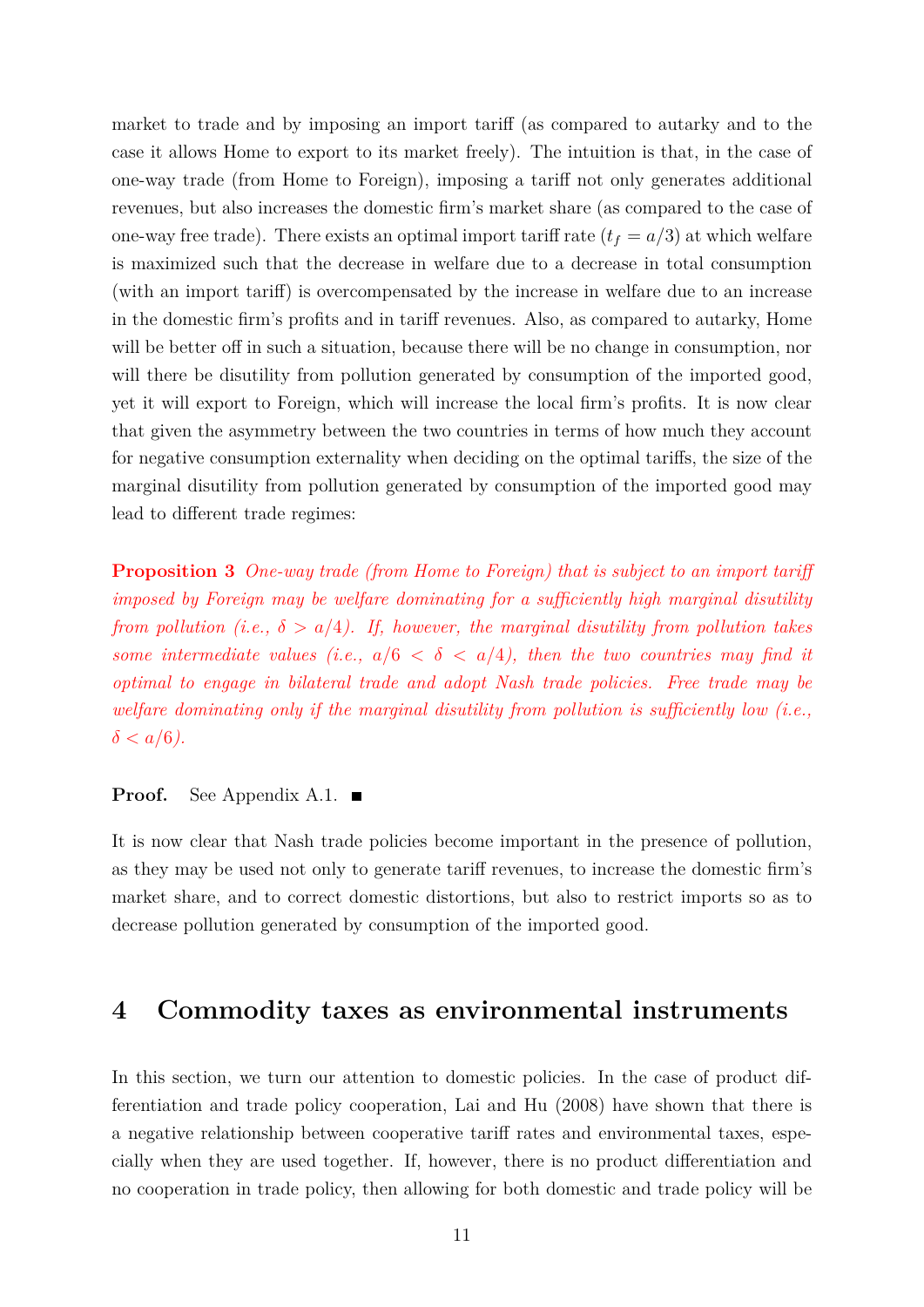inconsequential. When both policy tools are used together, it is straightforward to show in this model that in equilibrium, both countries impose positive import tariffs above the prohibitive rate so as to ensure there is no trade, and they subsidize local consumption such that the first-best is attained with no trade, and thus with no further insight.<sup>8</sup> We scrutinize domestic policies when there is free trade (such that there will be no room for a trade policy), and delineate commodity taxes employed as environmental instruments in the absence of environmental taxes. As is already discussed, there are certain constraints on domestic policies: domestic taxes cannot be used to discriminate against foreign goods. Thus in this model, commodity taxes are non-discriminatory, and apply to both domestic consumption and consumption of imports. Simply, following real practices, we assume away commodity taxes that may discriminate products according to the source country.

As in the preceding sections, we consider a two-stage non-cooperative game between firms, and between governments, and solve the game backwards for the subgame perfect Nash equilibrium. In the first stage, governments now decide on their commodity taxes that maximize their local welfare. We denote by  $\tau_h$  and  $\tau_f$ , commodity taxes imposed by Home and Foreign, respectively. Firms take commodity taxes as given, and decide on their outputs (both for the domestic and the foreign market) that maximize the profits in both markets. Once again, let  $\pi_i$  denote the aggregate profits (the sum of the profits from the domestic and the foreign market) of the firm that locates in country *i* and exports to country  $j, i, j = \{h, f\}, i \neq j$ . The maximization problem of the firms is now

$$
\max_{\{x_j \ge 0, y_i \ge 0\}} \pi_i = (p_i - \tau_i)y_i + (p_j - \tau_j)x_j; \ \ i, j = \{h, f\}, i \ne j.
$$

From the first-order conditions, we find that the (optimal) outputs supplied to country *i* by (from country *i*'s perspective) the domestic firm and the foreign firm are, respectively,

$$
y_i = x_i = \begin{cases} (a - \tau_i)/3b & \text{if } 0 \le \tau_i < a \\ 0 & \text{if } \tau_i \ge a \end{cases} ; i = \{h, f\}. \tag{6}
$$

Using the expressions for the optimal outputs, given by equation (6), we can derive the aggregate profits for each firm as in equation (2), where *x* and *y* are now given by equation (6). In the first-stage of the game, each government unilaterally decides on the commodity tax rate that maximizes its local welfare, which we refer to as *Nash (non-cooperative) domestic policies*. As in the preceding sections, country *i*'s welfare can expressed as the sum of the domestic firm's aggregate profits  $\pi_i$ , given by equation (2), consumer surplus  $b(x_i + y_i)^2/2$ , where  $y_i$  and  $x_i$  are given by equation (6), and tax revenues,  $\tau_i(x_i + y_i)$ . In addition, negative consumption externalities are present in both Home and Foreign,

<sup>8</sup>To save space, we did not include this case in the paper. Computations are, however, available upon request. See Koska and Stähler (2016) also for a general proof and for further discussions.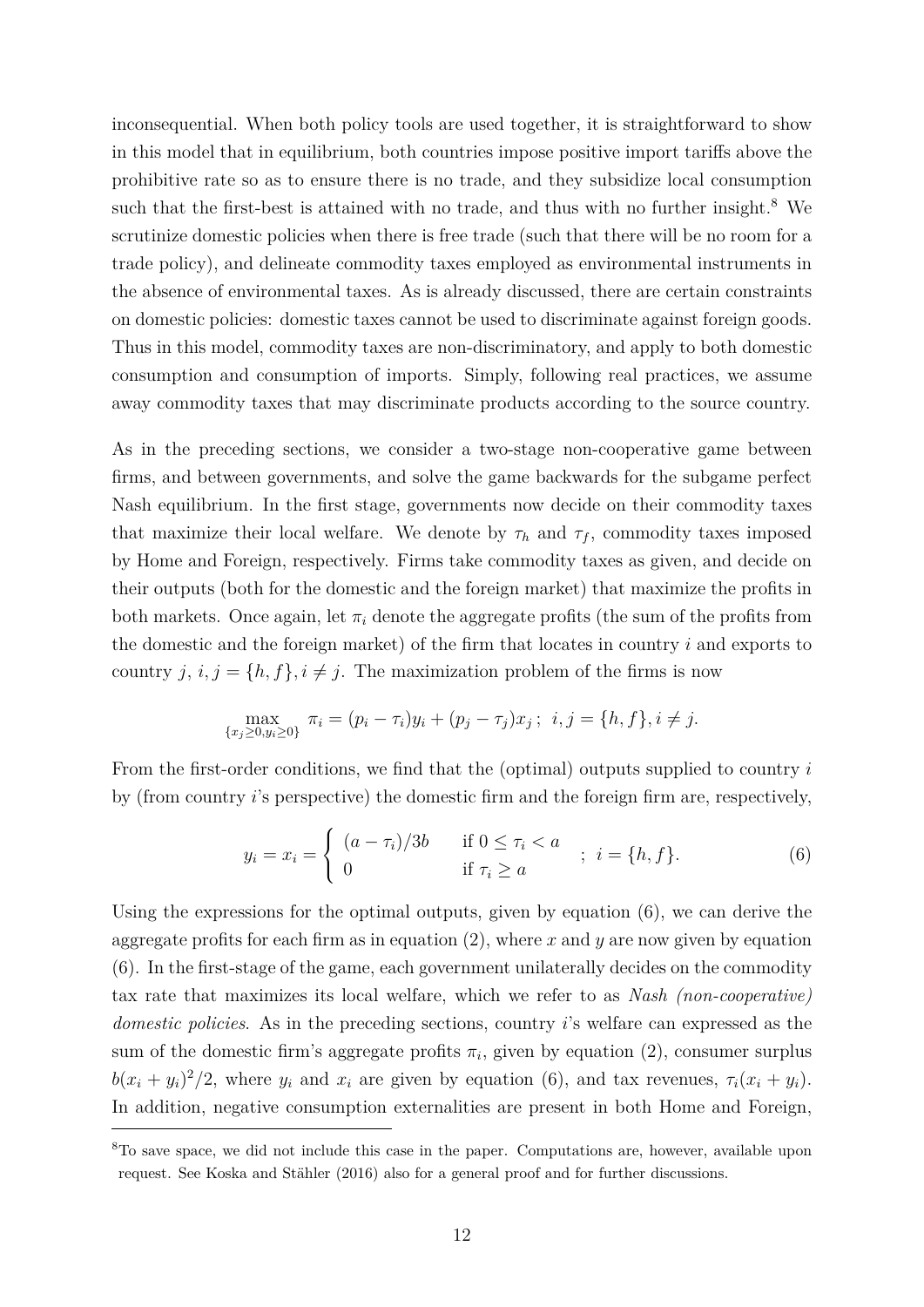and non-pecuniary benefits simply compensate for negative externalities only in Foreign. Thus Home and Foreign choose the tax rates  $\tau_h$  and  $\tau_f$  to maximize, respectively,

$$
W_h^{\tau} = \pi_h + \frac{b(x_h + y_h)^2}{2} + \tau_h(x_h + y_h) - \delta x_h,
$$
 (7a)

$$
W_f^{\tau} = \pi_f + \frac{b(x_f + y_f)^2}{2} + \tau_f(x_f + y_f),
$$
 (7b)

where superscript  $\tau$  denotes the case that the two countries adopt Nash domestic policies (commodity taxes). Differentiating  $W_h^{\tau}$  and  $W_f^{\tau}$ , given by equation (7), w.r.t.  $\tau_h$  and  $\tau_f$ , respectively, and setting the results equal to zero (i.e.,  $\partial W_i^{\tau}(\tau)/\partial \tau_i = 0, i = \{h, f\}$ ), and solving for  $\tau_h$  and  $\tau_f$  yield the welfare-maximizing commodity tax rates such that <sup>9</sup>

$$
\underbrace{\tau_h^* = \frac{\delta}{2}}_{\text{Environmental}} > \underbrace{\tau_f^* = 0}_{\text{Optimal tax}} , \quad \text{for any } \delta > 0. \tag{8}
$$
\n
$$
\underbrace{\text{Environmental}}_{\text{protection}}
$$

As is clear from equation (8), when there is no pollution from consumption of the imported good (i.e.,when  $\delta = 0$ ) - or if some non-pecuniary benefits are present and just compensate negative consumption externalities (as in Foreign) - then the optimal (non-discriminatory) commodity tax rate is equal to zero. The reason is that, for any given commodity tax rate imposed by the other country, increasing the tax rate (imposing a positive tax rate) generates positive tax revenues for the government, with which local welfare increases. That said, a positive commodity tax increases the market price and decreases local consumption, and both consumer surplus and the domestic firm's profits from local sales decrease, with which local welfare decreases. These effects of a positive commodity tax, however, cancel out each other (the profit-shifting incentive and the incentive for domestic correction eliminate each other) especially in the case of a linear inverse demand function. If, however, there is pollution from consumption of the imported good that the importing country appropriately accounts for - if  $\delta > 0$  (as in Home) - then there is an additional incentive to impose a positive commodity tax rate, which is the incentive for environmental correction that attempts to internalize negative consumption externality.

**Proposition 4** *In the case that countries adopt Nash domestic policies (commodity taxes) under free trade, the importing country that appropriately accounts for pollution attempts to internalize the consumption externality by imposing a positive commodity tax rate. This (positive) optimal tax rate is, however, less than the marginal disutility from pollution.*

Note that in both Nash trade and domestic policies (import tariffs and commodity taxes), the incentive for domestic correction of distortions is present. Using Nash trade policies,

 $9$ Note that the objective function is strictly concave, that is, the sufficient condition for a unique maximum,  $\tau^* = \argmax W^{\tau}(\tau)$ , is fulfilled.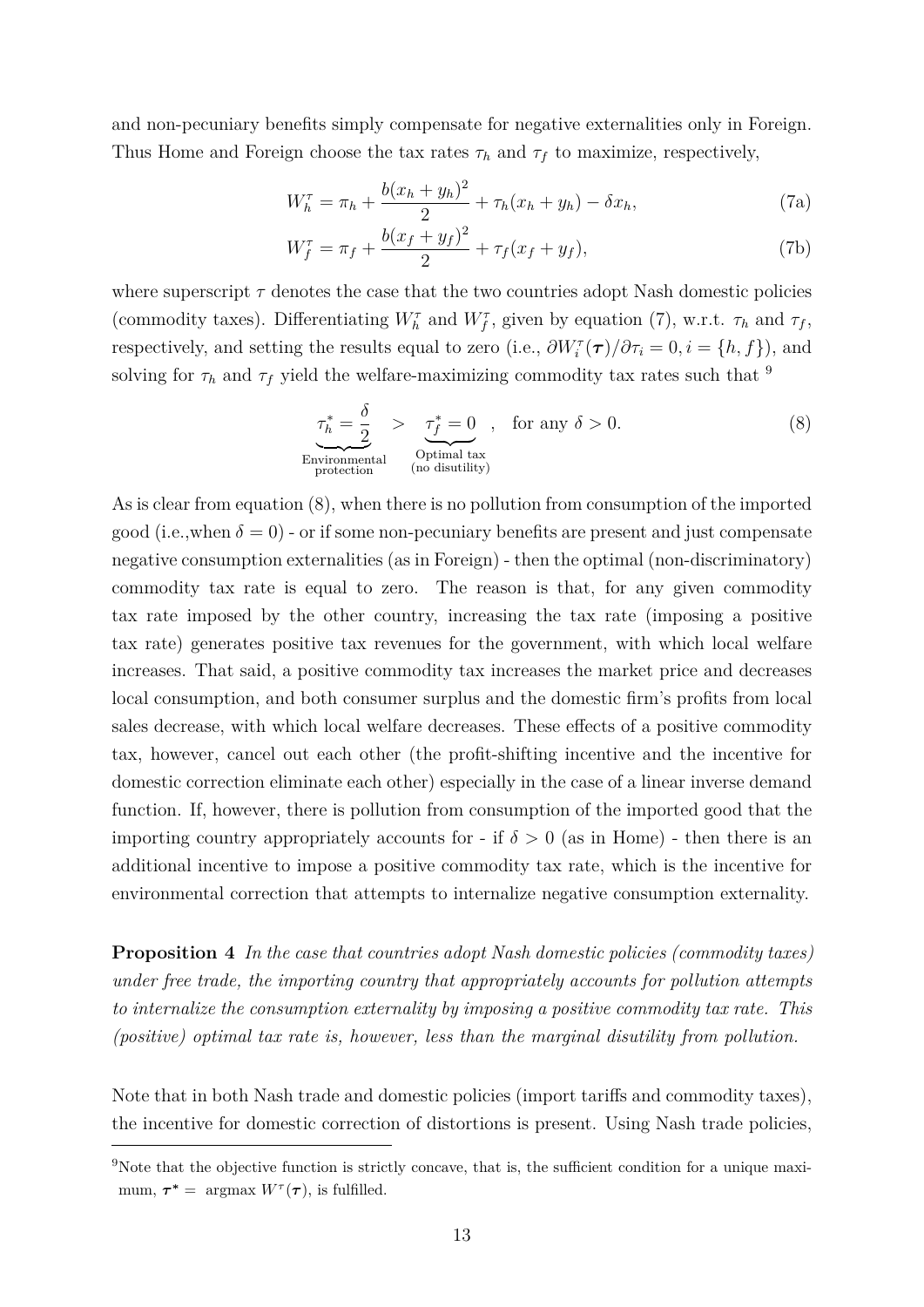governments shift profits not only from foreign firms to their treasury via tariff revenues, but also from foreign firms to domestic firms, which is mainly due to Cournot competition. Using Nash domestic policies, however, the domestic country shifts profits from both the domestic and foreign firms to its treasury via tax revenues (provided the policy tool is nondiscriminatory), that is, consumption of both the locally-produced and the imported good decreases, only the latter of which, however, increases welfare via decreasing disutility from pollution in addition to positive tax revenues.

We can compute the maximized welfare levels,  $W_h^{*\tau}$  and  $W_f^{*\tau}$ , by substituting the optimal commodity tax rates, given by equation (8), back into the welfare expressions, given by equation (7). Comparing  $W_h^{*ft}$ , given by equation (5), and  $W_h^{*r}$ , we can show that the optimal commodity tax rate imposed by Home decreases pollution by decreasing consumption and increases local welfare above the level that would have been maintained had there been free trade and no commodity taxes imposed  $(W_h^{*r} \geq W_h^{*ft}$  for any  $\delta$ :  $\delta \geq 0 \mid W^* \in \mathbb{R}^2_+$  such that

$$
W_h^{*\tau} = \underbrace{W_h^{*\tau t}}_{\text{Welfare under}} + \underbrace{\left(\frac{\delta^2}{12b}\right)}_{\text{free trade}}.
$$
\n(9)

It is straightforward to show that commodity taxes imposed by Home decreases welfare in Foreign and that if the marginal disutility from pollution is sufficiently high (i.e.,  $\delta > 2a$ , then Home's optimal tax rate exceeds the prohibitive tax rate (see equation (6)), in which case consumption may not be possible, while there may be one-way trade (from Home to Foreign). In such a situation, autarky may be considered. Proposition 2 has shown that free trade would not be welfare-dominating autarky in the importing country accounting for consumption-generated pollution (Home), provided the size of its marginal disutility from pollution is sufficiently high such that  $\delta > 5a/24$ . Following Proposition 2 and equation (9), we can show that in the presence of non-discriminatory commodity taxes, free trade can be welfare dominating not only when  $\delta \leq 5a/24$  (in which case the importing country accounting for consumption-generated pollution imposes a positive commodity tax rate) but also when  $\delta > 5a/24$ .

We can now argue that

**Proposition 5** *In the presence of non-discriminatory Nash domestic policies, compared to the case of Nash trade policies, free trade can be welfare dominating also for higher values of the marginal disutility from pollution such that*  $5a/24 < \delta = 2\tau_h^* < \hat{\delta}$  (for which *free trade would not be welfare-dominating autarky in the absence of commodity taxes as environmental instruments).*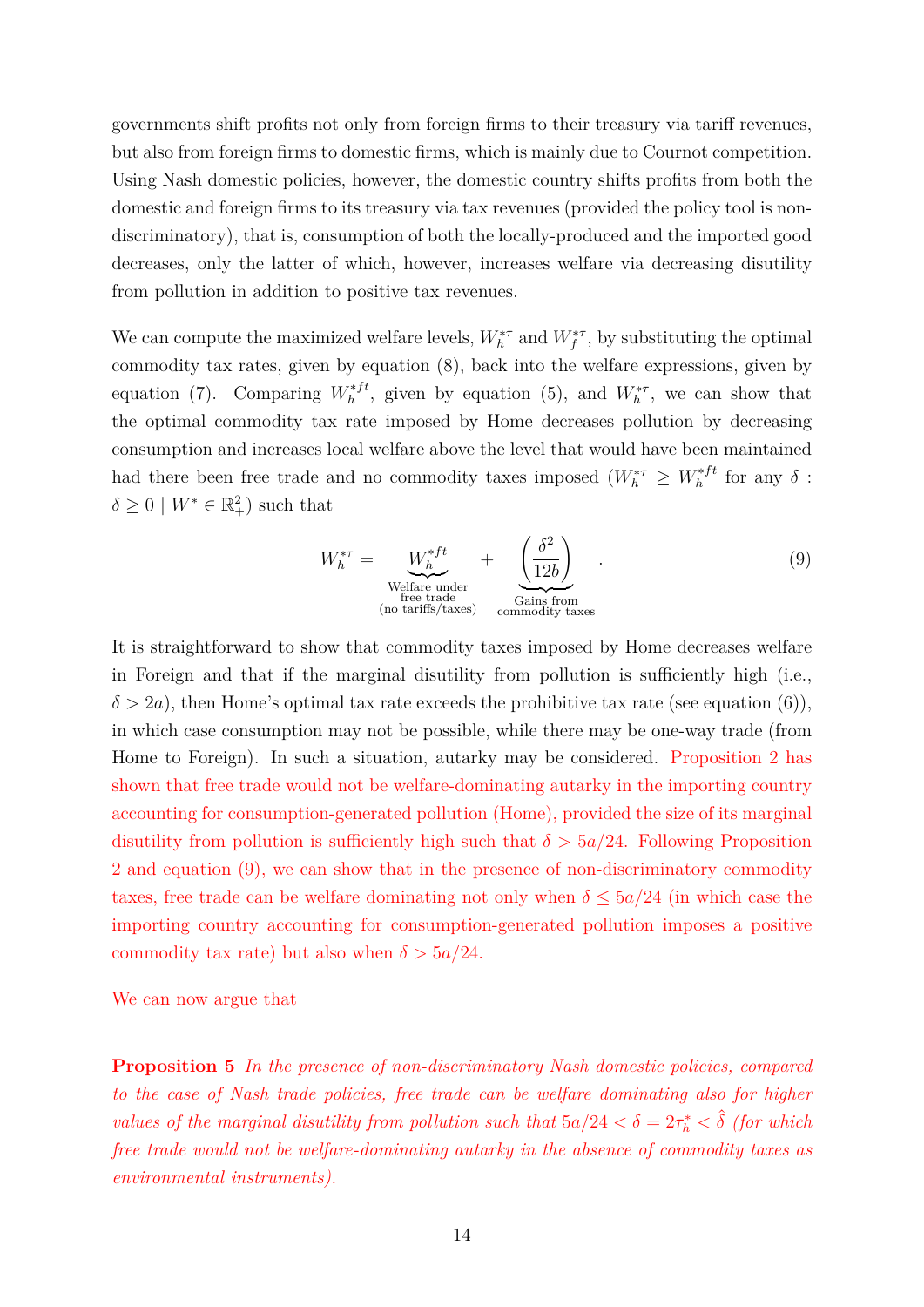#### **Proof.** See Appendix A.1 and Appendix A.2. ■

The intuition is as follows. In the case of Nash trade policies, the importing country accounting for consumption-generated pollution (Home) loses its strategic environmental instrument whenever it engages in free trade, whereas in the case of Nash domestic policies, non-discriminatory commodity taxes substituting environmental instruments can still be used under free trade. That is, as compared to Nash trade policies (import tariffs), Nash domestic policies (non-discriminatory commodity taxes) allow for a wider range of the marginal disutility from pollution, within which free trade welfare-dominates autarky. Moreover, if we consider the trade regime that generates the highest welfare for a given marginal disutility from pollution, Nash trade policies lead to even a smaller range  $(0 < \delta < a/6$ ; see Proposition 3), within which free trade will be welfare dominating, whereas free trade (with a positive commodity tax imposed by Home) will be maintained under Nash domestic policies whenever  $\delta < \hat{\delta}$  where  $a/6 < \hat{\delta}$ .<sup>10</sup>

Using Propositions 2, 3 and 5 , we can now show that

**Proposition 6** For sufficiently small values of the marginal disutility from pollution, *the importing country accounting for pollution from consumption of the imported good (Home) prefers Nash domestic policies (non-discriminatory commodity taxes) over Nash trade policies (import taris), whereas for suciently high values of the marginal disutility from pollution, this policy preference is reversed.*

#### **Proof.** See Appendix A.2. ■

Although Nash domestic policies increase the range of the marginal disutility from pollution, within which free trade can be welfare dominating, they are less effective for sufficiently high values of the marginal disutility from pollution. If the marginal disutility from pollution is sufficiently small such that free trade can be welfare dominating, imposing a positive commodity tax will not much distort local consumption (as the tax rate will be sufficiently small), while it will effectively decrease pollution via decreasing consumption of the imported good. If, however, the marginal disutility from pollution is sufficiently high such that free trade cannot be welfare dominating (and assuming they can set tariffs freely for polluting imports), then it would be optimal that countries either engage in (one-way or bilateral) trade and impose positive import tariffs under Nash trade policies, or stay in autarky under Nash domestic policies. In such a situation, it is already clear that they will prefer trade under Nash trade policies.

<sup>&</sup>lt;sup>10</sup>Note that Foreign's welfare under free trade (with a positive commodity tax imposed by Home) is larger than its welfare under autarky, for any  $\delta \leq 0.77$  (see Appendix A.2).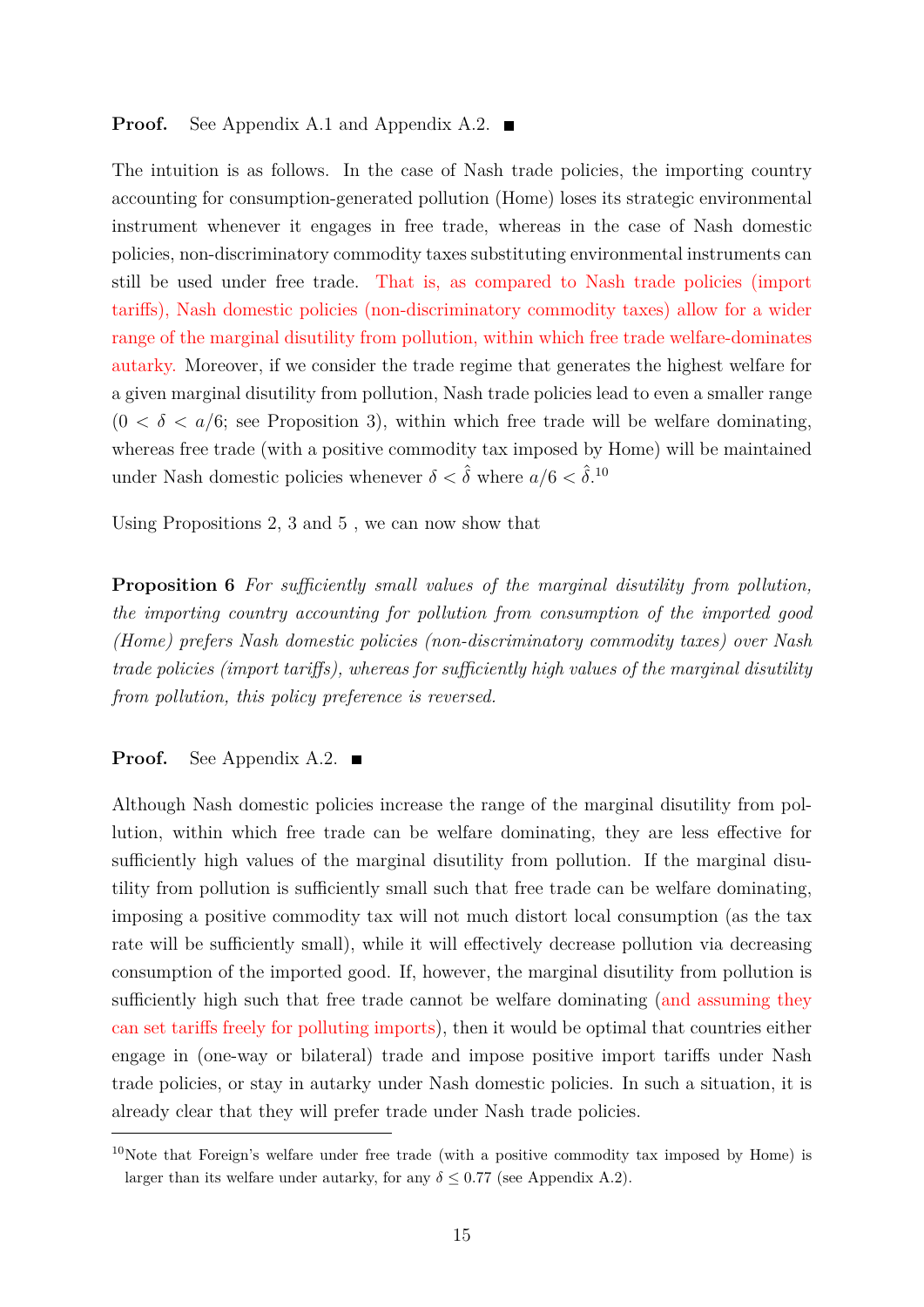# **5 Extensions and discussions**

In this section, we extend the model to a symmetric case such that there are no nonpecuniary benefits from imports in Foreign, and thus imports pollute in both countries and are appropriately accounted for in welfare computations. In addition, we introduce transboundary pollution to the model. In particular, we would like to delineate whether (and to what extent) our results from the previous sections hold true.

While consumer and firm behavior is the same as before, each country now has a symmetric welfare equation such that in the case of Nash trade policy, equation (3) changes to

$$
\omega_i^t = \pi_i + \frac{b(x_i + y_i)^2}{2} + (t_i - \delta_i)x_i - \theta \delta_j x_j, \quad i \neq j \in \{h, f\}
$$
 (10)

and that in the case of Nash domestic policy, equation (7) changes to

$$
\omega_i^{\tau} = \pi_i + \frac{b(x_i + y_i)^2}{2} + \tau_i(x_i + y_i) - \delta_i x_i - \theta \delta_j x_j, \quad i \neq j \in \{h, f\}
$$
 (11)

where  $\theta \in [0, 1]$  represents the strength of leakage (transboundary pollution) from country *j* to country *i* decreasing country *i*'s welfare. Maximizing equation (10) w.r.t. *ti*, and equation (11) with respect to  $\tau_i$ ,  $i = \{h, f\}$  leads to

$$
t_i^* = \frac{(a+2\delta_i)}{3}, \quad \tau_i^* = \frac{\delta_i}{2}, \quad i = \{h, f\}.
$$
 (12)

Following remarks are in order. Unlike the previous (asymmetric) case, in the case that imports pollute in both countries, the optimal tariff and tax rates are symmetric. The higher is a country's marginal disutility from pollution, the higher is its optimal tariff or tax rates. Although both countries now attempt to internalize the consumption externality by imposing tariff or tax rates that are increasing with their marginal disutility from pollution, the increase is still less than their marginal disutility from pollution. It is worth noting that given the linear environmental damage function in the welfare function, transboundary pollution does not change the optimal rates. Moreover, it is clear from equations  $(1)$  and  $(12)$  that a sufficiently high marginal disutility from pollution in country *i* (i.e.,  $\delta_i > a/4$ ) makes its optimal tariff rate prohibitive (i.e.,  $t_i^* > a/2$ ) at which country *i* will stop importing from country  $j, i \neq j \in \{h, f\}$ .

We can now show that

**Lemma 2** One-way trade may be the case if and only if the two countries have sufficiently *asymmetric marginal disutility from pollution such that*  $\delta_i < a/4 < \delta_i$  *may lead to exports only from country i to country j.*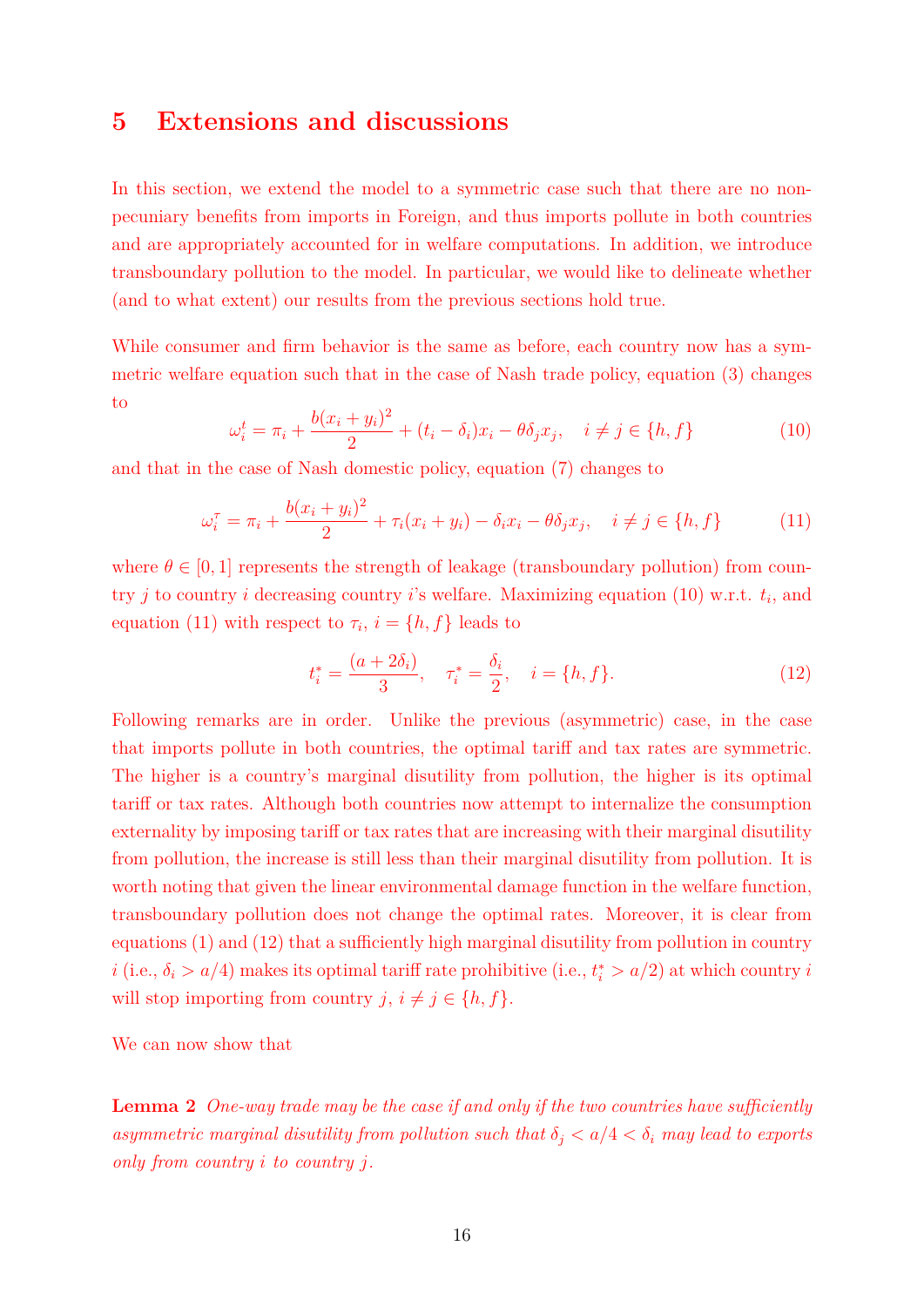It is straightforward to show that one-way trade cannot be the case should the two countries have identical marginal disutility from pollution. Moreover, it is worth noting that both Lemma 1 and Lemma 2 assume that there is no restriction on tariff bounds, which may not be the case in reality. The main motivation behind such an assumption is, however, that we would like to discuss also the extreme impact of negative consumption externality on the optimal trade policy and the trade pattern.

Welfare under free trade in each country can be expressed as

$$
\omega_i^{*ft} = \underbrace{\left(\frac{4a^2}{9b}\right)}_{\text{Welfare}} - \underbrace{\delta_i \left(\frac{a}{3b}\right)}_{\text{Disutility}} - \underbrace{\theta \delta_j \left(\frac{a}{3b}\right)}_{\text{Disutility}} , \quad i \neq j \in \{h, f\}, \tag{13}
$$

and comparing this to autarky welfare  $(W_i^{*a} = 3a^2/8b, i = \{h, f\})$ , we can show that

**Proposition 7** Free trade welfare-dominates autarky in country  $i$ ,  $i = \{h, f\}$ , only if *both countries' marginal disutility from pollution is suciently small and the leakage (transboundary pollution) is sufficiently low such that*  $\delta_i + \theta \delta_j < 5a/24$ ,  $i \neq j \in \{h, f\}$ .

Given that the condition in Proposition 7 should hold for both countries so that free trade welfare-dominates autarky in both countries, it is straightforward to show that  $\delta_i < 5a/24(1+\theta), i = \{h, f\}$  is a sufficient condition under which both countries' welfare under free trade is greater than that under autarky. Comparing this to Proposition 2, we can conclude that with transboundary pollution the threshold value of marginal disutility (only below which free trade welfare-dominates autarky) gets lower  $(i.e., 5a/24 > 5a/24(1 + \theta)).$ 

In the case that there is only local pollution such that  $\theta = 0$ , free trade welfare-dominates autarky for sufficiently low values of marginal disutility from pollution such that  $\delta_i$ 5*a/*24. Proposition 5 has already shown that free trade can be welfare dominating not only for  $\delta$  < 5*a*/24, but also for higher values of  $\delta$  so long as consumption taxes are imposed increasing this threshold. This holds true also for the case that imports pollute in both countries and the trading partner's marginal disutility is sufficiently low. We can show this following Lemma 3 given below.

**Lemma 3** *There is a threshold value of marginal disutility from pollution in each country (as a function of the other country's marginal disutility and the strength of transboundary pollution), denoted*  $\delta_i^{A/CT}(\theta, \delta_j)$ , only below which free trade implemented together with *consumption taxes welfare-dominates autarky. This threshold decreases not only as the strength of transboundary pollution increases, but also with the other country's marginal disutility from pollution.*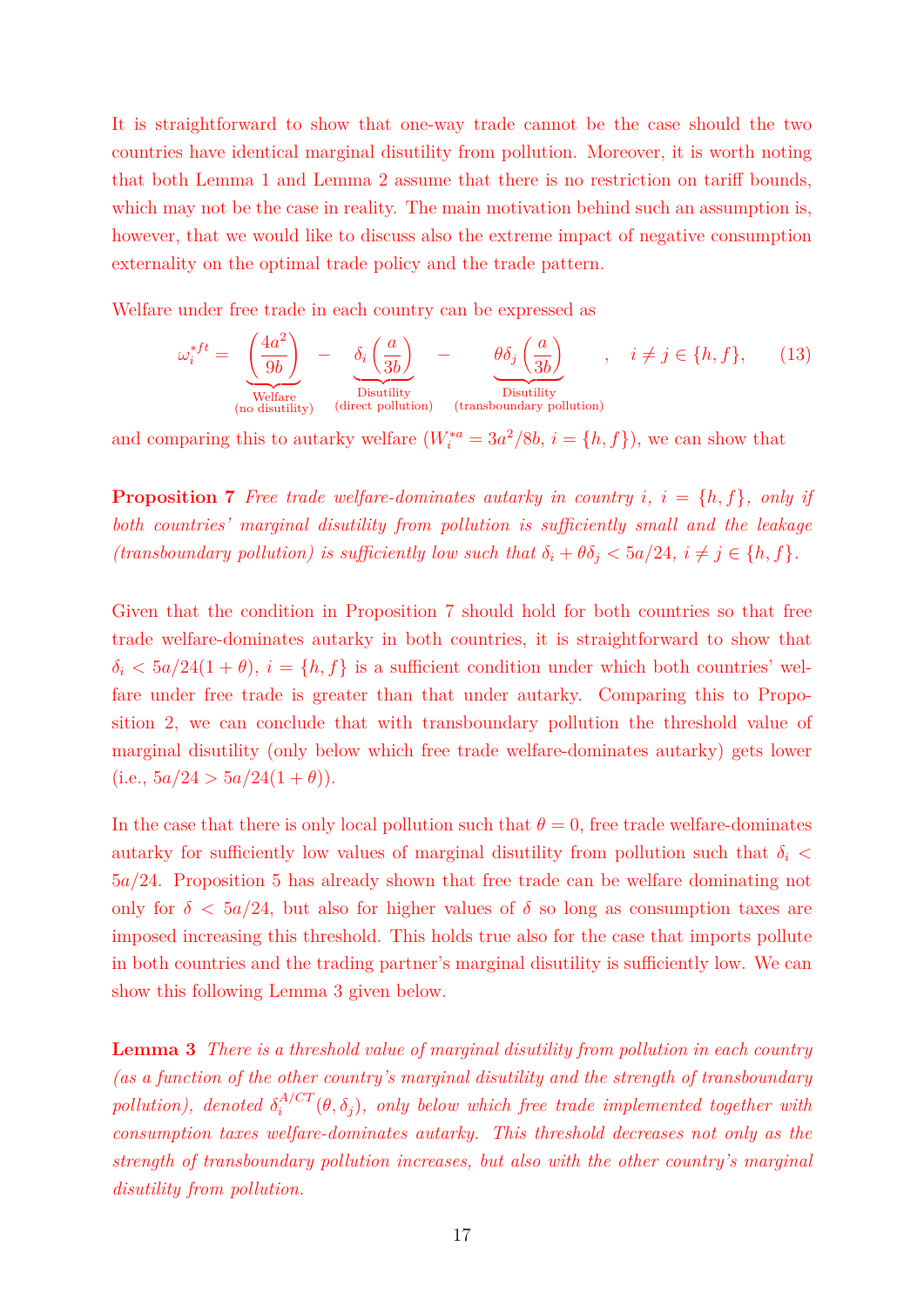### **Proof.** See Appendix A.3.

Appendix A.3 shows that when pollution is purely local such that  $\theta = 0$ , for any  $\delta_j < \overline{\delta_j}$ ,  $\delta_i^{A/CT} > 5a/24$ . We shall note that transboundary pollution decreases both  $\overline{\delta_j}$  and  $\delta_i^{A/CT}$ .

Equation (9) in Section 3 has shown that commodity taxes under free trade increase welfare above free-trade welfare. This is, however, no longer the case when the other country's marginal disutility from pollution is strictly positive, such that

**Proposition 8** *There is a threshold value of marginal disutility from pollution in each country (as a function of the other country's marginal disutility and the strength of transboundary pollution), denoted*  $\delta_i^{FT/CT}(\theta, \delta_j)$ , only above which free trade implemented to*gether with consumption taxes welfare-dominates free trade without taxes.*

**Proof.** See Appendix A.3. ■

While this threshold decreases as the strength of transboundary pollution increases, it increases with the other country's marginal disutility from pollution in the case of pure local pollution (i.e.,  $\theta = 0$ ) or for sufficiently weak transboundary pollution and for sufficiently low marginal disutility of the trading partner.

Comparing welfare under Nash trade policies to free trade, we can also show that

**Proposition 9** *There is a threshold value of marginal disutility from pollution in each country (as a function of the other country's marginal disutility and the strength of transboundary pollution), denoted*  $\delta_i^{FT/NT}(\theta, \delta_j)$ , only above which Nash trade policies welfare*dominate free trade.*

**Proof.** See Appendix A.4.

Appendix A.4 also shows that (i)  $\partial \delta_i^{FT/NT}(\theta, \delta_j)/\partial \delta_j > 0$  when pollution is purely local such that  $\theta = 0$ , or when transboundary pollution is sufficiently weak (i.e.,  $\theta < 0.44$  and the trading partner's marginal disutility is sufficiently small such that  $\delta_i < a(4-9\theta)/4(4+$ 9*◊*), otherwise the threshold decreases with an increase in the trading partner's marginal disutility from pollution; (ii)  $\delta_i^{FT/NT}(\theta, \delta_j)$  decreases as the strength of transboundary pollution increases; and (iii)  $\delta_i^{FT/NT}(\theta, \delta_j)$  tends to  $a/6$  as both  $\theta$  and  $\delta_j$  tend to zero just as in the asymmetric case presented in Section 3. A higher value of  $\delta_i$  above zero increases this threshold above  $a/6$ . That is, free trade welfare-dominates Nash trade policies even for larger values of marginal disutility from pollution so long as the trading partner also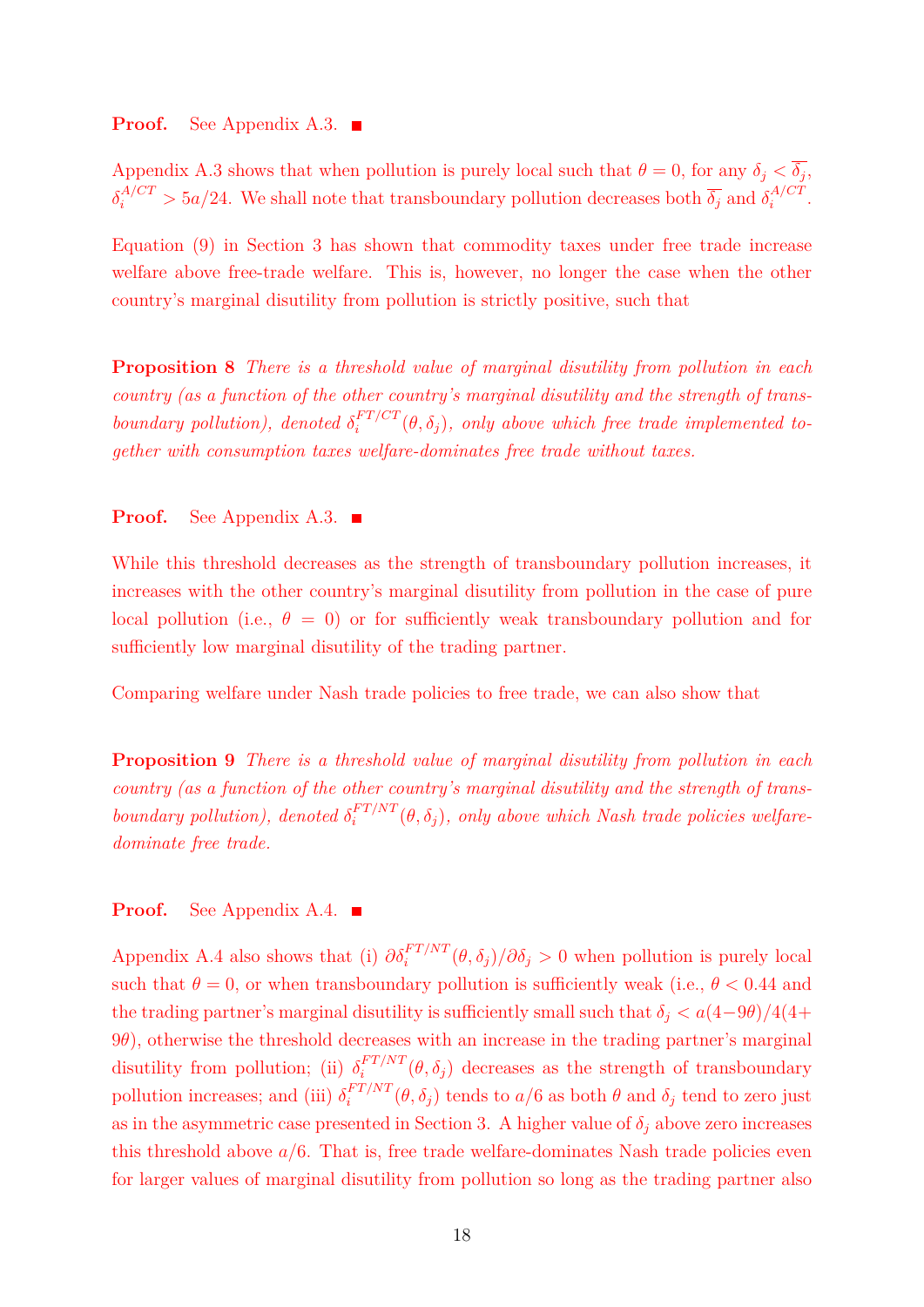has some higher marginal disutility from pollution. A special case is that both countries have identical marginal disutility from pollution such that  $\delta_h = \delta_f = \delta$ . In such a case, when there is no transboundary pollution such that  $\theta = 0$ ,  $\delta$  tends to 7*a*/34, which is greater than *a/*6.

Finally, we can compare free-trade welfare when consumption taxes are introduced to welfare under Nash trade policies, and show that

**Proposition 10** *There is a threshold value of marginal disutility from pollution in each country (as a function of the other country's marginal disutility and the strength of transboundary pollution), denoted*  $\delta_i^{CT/NT}(\theta, \delta_j)$ , only above which Nash trade policies welfare*dominate free trade implemented together with consumption taxes. This threshold decreases not only as the strength of transboundary pollution increases, but also with the other country's marginal disutility from pollution.*

### **Proof.** See Appendix A.4. ■

Proposition 3 in Section 3 has shown that for sufficiently small values of the marginal disutility from pollution, it is possible that Nash domestic policies are preferred over Nash trade policies. Following Propositions 8, 9, and 10, it is possible to show that for some constellations of parameter values (especially those with sufficiently weak transboundary pollution and sufficiently low marginal disutility from pollution for the trading partner), this result still holds true. Appendix A.4 presents an example of such a constellation of parameter values at which  $\omega_i^{* \tau} > \omega_i^{* t} > \omega_i^{* ft}$ .

## **6 Concluding remarks**

In a simple reciprocal dumping model of trade, this study has scrutinized the strategic role of trade and commodity taxes as environmental instruments when there is consumptiongenerated pollution. Although statistical evidence suggests that consumption-generated pollution constitutes a significantly large share of most industrialized countries' total emissions, the related literature (except for a greatly limited number of studies) has mainly taken on board production as the main source of pollution and studied the strategic use of environmental policy instruments. The main contribution of this study is thus to study environmental pollution that is generated by consumption of an imported good from a trading partner. In addition, in an attempt to discuss an empirically relevant case, this study has introduced also some asymmetry among countries (especially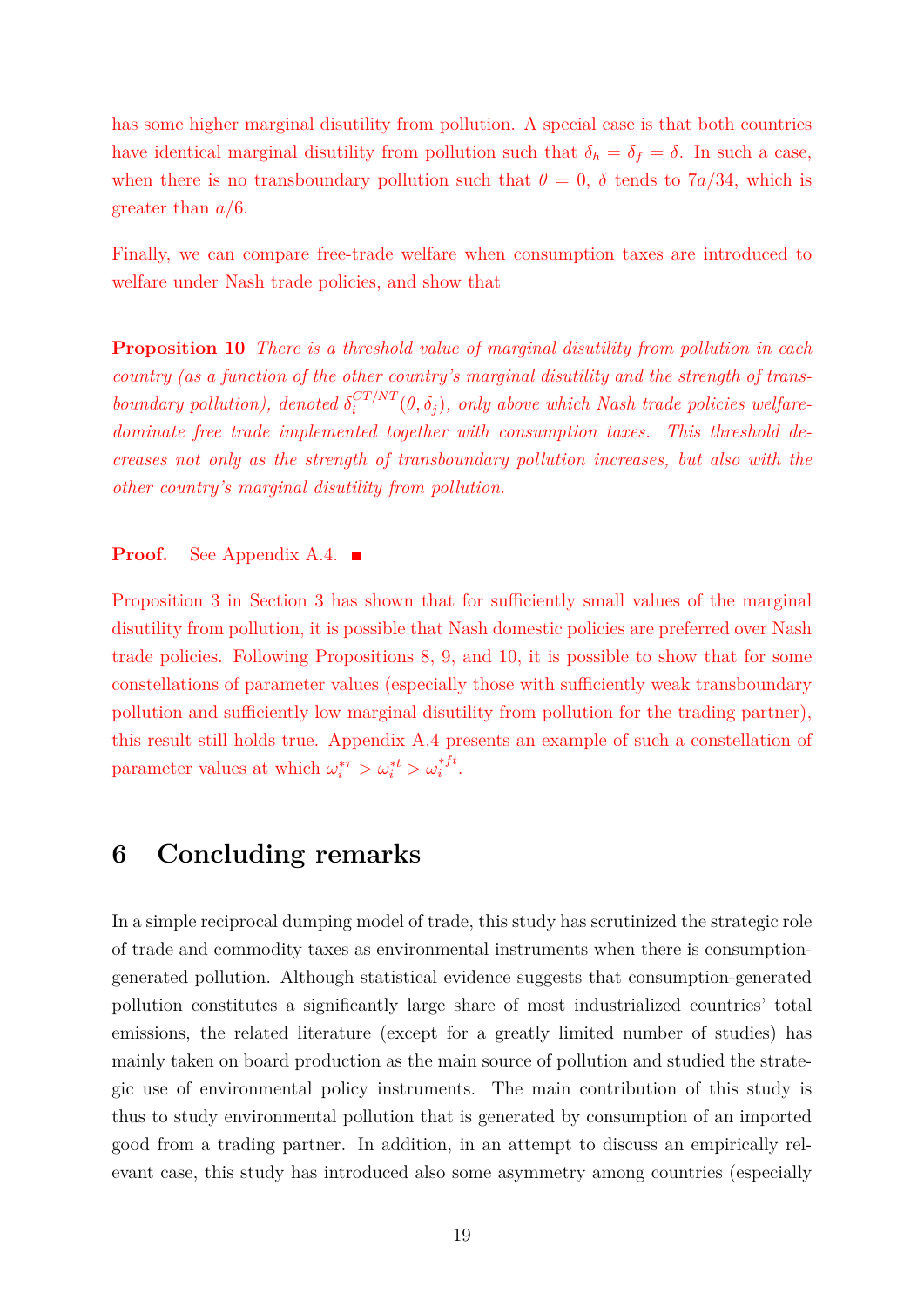in terms of their marginal disutility from pollution). As far as consumer-generated pollution is considered, environmental taxes may be inapplicable, especially when countries are not allowed to use domestic taxes to discriminate products according to the source country. This study has shown that in such a situation, trade and commodity taxes become important and can crucially affect trade patterns, as they can be used not only to generate tax revenues, to increase the domestic firm's market share, and to correct domestic distortions, but also to internalize the negative consumption externality.

According to our results, a sufficiently high marginal disutility from pollution (or sufficient asymmetries between the countries in terms of their marginal disutility from pollution) may jeopardize bilateral trade, especially if countries are given the option to set taris freely for imported goods (consumption of which generate environmental pollution). For sufficiently weak transboundary pollution and sufficiently low marginal disutility from pollution, (i) both Nash trade and domestic policies may prove to be helpful in addressing consumption-based pollution, and (ii) it is possible to show in such a case that Nash domestic policies may be preferred over Nash trade policies, especially when both transboundary pollution and the trading partner's marginal disutility from pollution are sufficiently low. We shall note that in the analysis we have assumed no transport costs. This, however, can be relaxed easily, and one can show that optimal taxes and/or taris decrease with an increase in transport costs. That said, the impact of transport costs on welfare will not be monotonic.

While the current paper's analysis is limited to homogeneous goods, it is equally important to capture also the role trade and domestic policies play as environmental instruments when products are both horizontally and vertically differentiated. This, however, deserves its own model. In such a model, one can include not only negative consumption externalities, but also negative production externalities, which may allow for discussing even a wider range of direct and indirect environmental instruments. We leave this, however, to future research.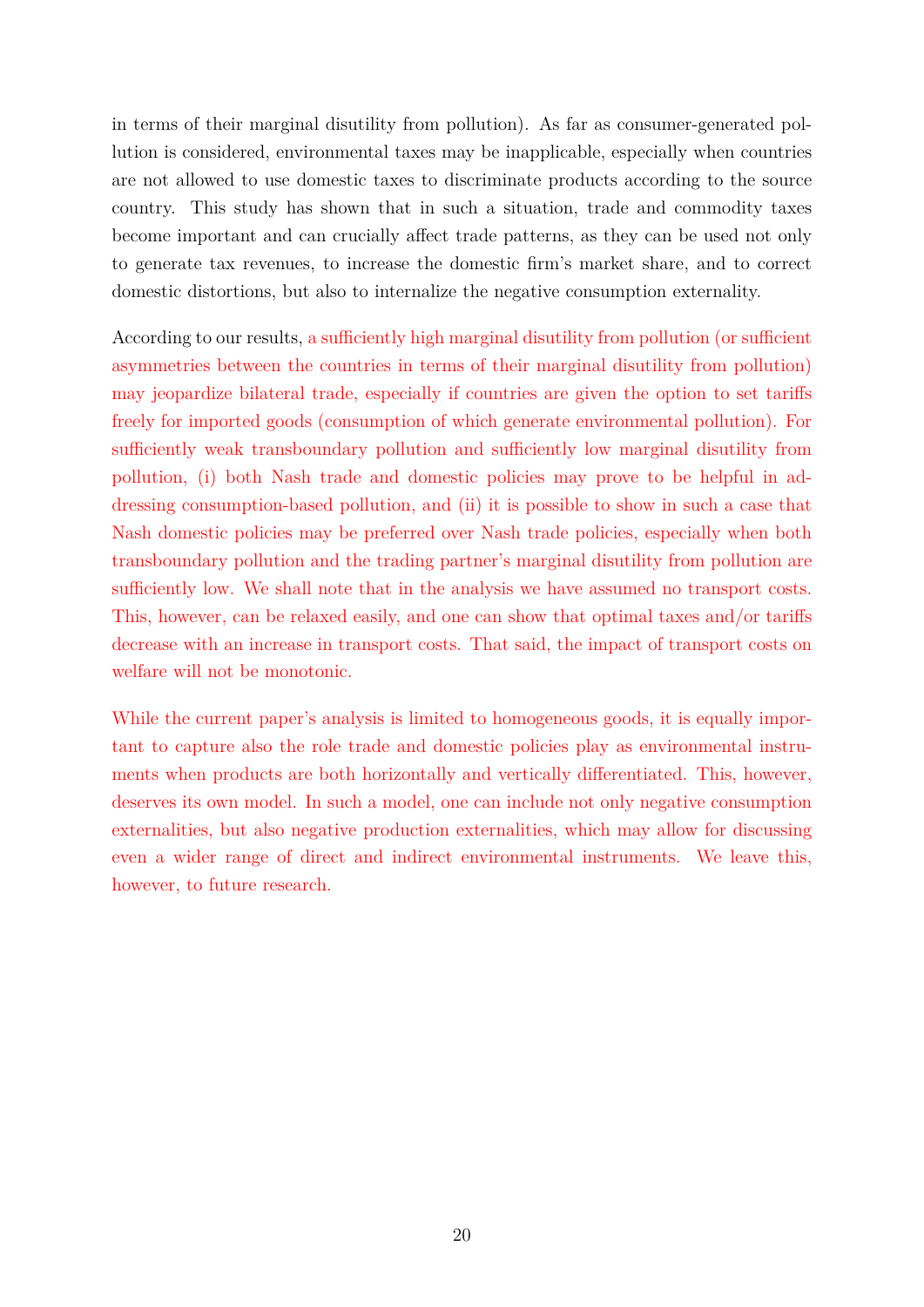# **Appendix A**

### **A.1 Nash Trade Policies**

As is already discussed, in the case that the two countries adopt Nash trade policies and there is bilateral trade between these two countries, the optimal outputs,  $x_i$  and  $y_i$ , and the maximized profits,  $\pi_i$ ,  $i = \{h, f\}$ , are given by equations (1) and (2), respectively, and the optimal tariff rates,  $t_i^*$ ,  $i = \{h, f\}$ , that maximize welfare,  $W_i$ ,  $i = \{h, f\}$ , are given by equation (4). Substituting the optimal outputs,  $x_i$  and  $y_i$ , the maximized profits,  $\pi_i$ ,  $i = \{h, f\}$ , and the optimal tariff rates,  $t_i^*$ ,  $i = \{h, f\}$ , back into the welfare expressions given by equation (3) yields the maximized welfare levels, denoted  $W_i^{*t}$ ,  $i = \{h, f\}$ , where superscript  $t$  stands for the case that the two countries impose tariffs and trade, such that

$$
W_h^{*t} = \frac{65a^2 - 18a\delta + 36\delta^2}{162b},
$$
\n(A.1a)

$$
W_f^{*t} = \frac{65a^2 - 16a\delta + 32\delta^2}{162b}.
$$
 (A.1b)

If, however, the two countries engage in free trade (i.e.,  $t_i = 0$ ,  $i = \{h, f\}$ ), then the maximized welfare levels, denoted  $W_i^{*ft}$ , are given by equation (5). If there is autarky in both countries, then the maximized welfare levels are  $W_i^{*a} = 3a^2/8b$ ,  $i = \{h, f\}$ .

In the case of one-way trade (from Home to Foreign), we have already shown that Foreign is always better off by imposing an import tariff,  $t_f^* = a/3$ , in which case the maximized welfare levels in Home and in Foreign are  $W_h^{*at} = 251a^2/648b$  and  $W_f^{*at} = 7a^2/18b$ , respectively, where superscript *at* stands for the regime in Home (autarky) and in Foreign (trade with an import tariff), respectively. We will distinguish between two cases.

### **Case 1:** *The two countries are initially adopting Nash trade policies.*

As is already discussed, if the marginal disutility from pollution is sufficiently high such that  $\delta > a/4$ , Home's tariff rate becomes higher than the prohibitive tariff rate implying that cross-hauling will cease to exist, and there may be only one-way trade (from Home to Foreign), in which case Foreign will impose an import tariff,  $t_f^* = a/3$ . Although Foreign would be better off had there been free trade  $(W_f^{*ft} > W_f^{*at} > W_f^{*a})$ , especially as compared to one-way trade (with foreign import tariffs), or to autarky, for Home, free trade would not be welfare superior in such a situation since  $\delta > a/4$  at which  $W_h^{*at} > W_h^{*ft}$ . Therefore,  $\delta > a/4$  may lead to one-way trade under Nash policy.

Suppose now the marginal disutility from pollution is such that  $a/6 < \delta < a/4$ , that is, Home's tariff rate is less than the prohibitive tariff rate. In such a situation, although free trade would improve welfare in Foreign (given  $\delta < a/4$ ,  $W_f^{*ft} > W_f^{*t}$ ), the marginal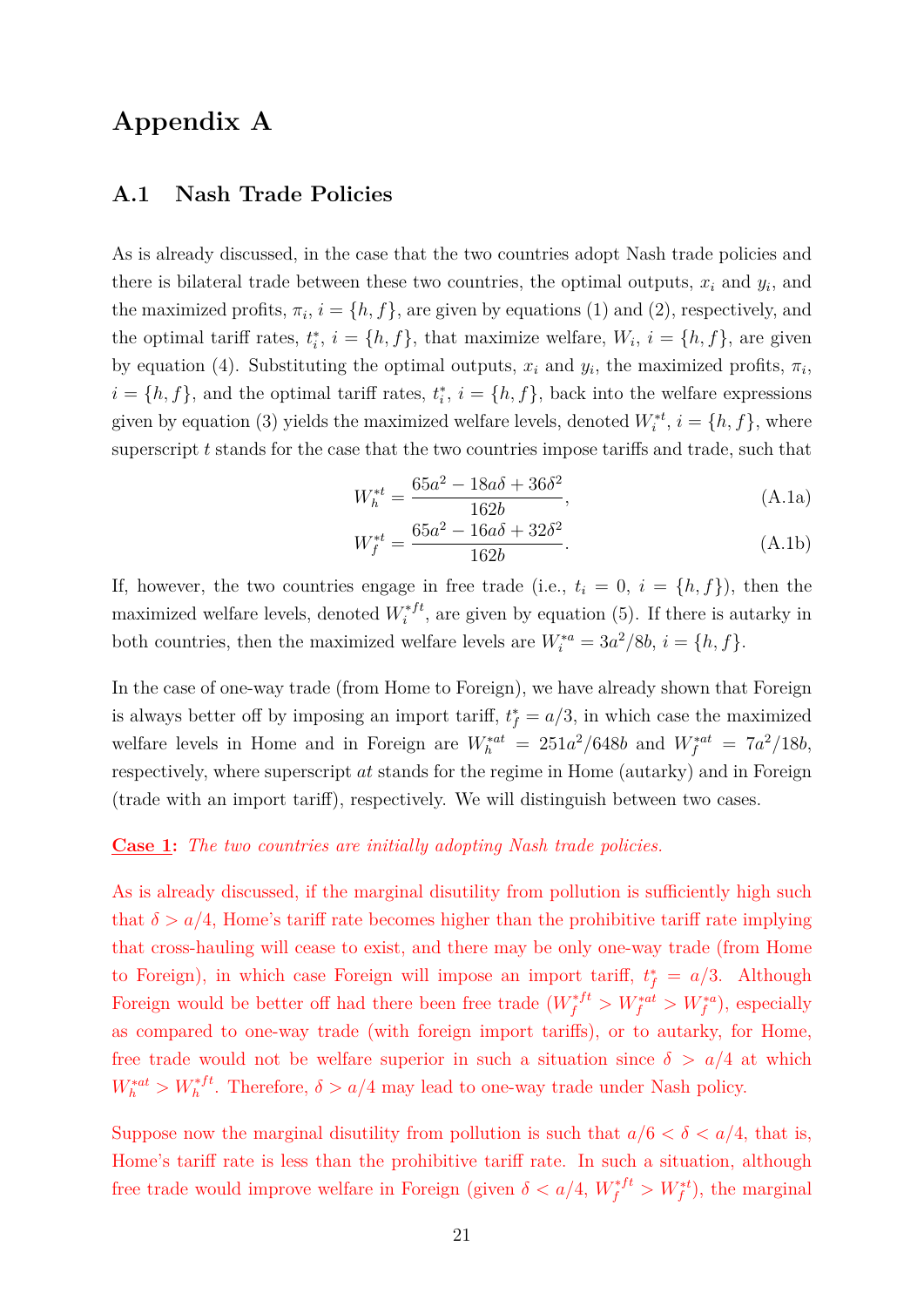disutility from pollution is still too high such that Home is better off by adopting Nash trade policies. If, however, the marginal disutility from pollution is sufficiently small  $(\delta < a/6)$ , then free trade between the two countries may be welfare dominating, since  $W_i^{*ft} > W_i^{*t}$ ,  $i = \{h, f\}$ , provided  $\delta < a/6$ . Note that, autarky in both countries would be welfare dominated in such cases.

#### **Case 2:** *The two countries are initially in autarky.*

As is already shown by Proposition 2, free trade cannot welfare-dominate autarky in Home when the marginal disutility from pollution is sufficiently high such that  $\delta > 5a/24$ . Also, as is already discussed, Foreign is always better off by opening its market to trade and by imposing an import tariff, as compared to autarky. It is also straightforward to show that welfare improves in Home  $(W_h^{*t} > W_h^{*a})$  should it open its market to trade and adopt Nash trade policies. As we have already discussed above, as compared to free trade, Nash trade policies improve welfare in Home if  $\delta > a/6$ . Therefore, given  $a/6 < \delta < a/4$ , free trade cannot be welfare superior, but both countries will find it optimal to open their markets to trade and will adopt Nash trade policies. As for  $\delta > a/4$ , it is clear from equations  $(1)$  and  $(4)$ , and from Lemma 1 that Home's tariff rate will be higher than the prohibitive tariff rate, in which case one-way trade (from Home to Foreign) may be the case. Not surprisingly, free trade may be welfare superior if the marginal disutility from pollution is sufficiently small such that  $\delta < a/6$  (completing the proof of Proposition 3).

### **A.2 Commodity Taxes and the Equilibrium Trade Regime**

In the case that the two countries adopt Nash domestic policies, the optimal outputs,  $x_i$ and  $y_i$ , and the maximized profits,  $\pi_i$ ,  $i = \{h, f\}$ , are given by equations (6) and (2), respectively, and the optimal commodity tax rates,  $\tau_i^*$ ,  $i = \{h, f\}$ , that maximize welfare,  $W_i^{\tau}$ ,  $i = \{h, f\}$ , are given by equation (8). Substituting the optimal outputs,  $x_i$  and  $y_i$ , the maximized profits,  $\pi_i$ ,  $i = \{h, f\}$ , and the optimal tax rates,  $\tau_i^*$ ,  $i = \{h, f\}$ , back into the welfare expressions given by equation (7) yields the maximized welfare levels, denoted  $W_i^{*\tau}$ ,  $i = \{h, f\}$ , where superscript  $\tau$  stands for the case that the two countries adopt Nash domestic policies and impose non-discriminatory commodity taxes, such that

$$
W_h^{*\tau} = \frac{16a^2 - 12a\delta + 3\delta^2}{36b},
$$
 (A.2a)

$$
W_f^{*\tau} = \frac{16a^2 - 4a\delta + \delta^2}{36b}.
$$
 (A.2b)

If, however, the two countries engage in free trade, and impose no tax/tariff (i.e.,  $\tau_i$  =  $t_i = 0, i = \{h, f\}$ , then the maximized welfare levels, denoted  $W_i^{*ft}$ ,  $i = \{h, f\}$ , are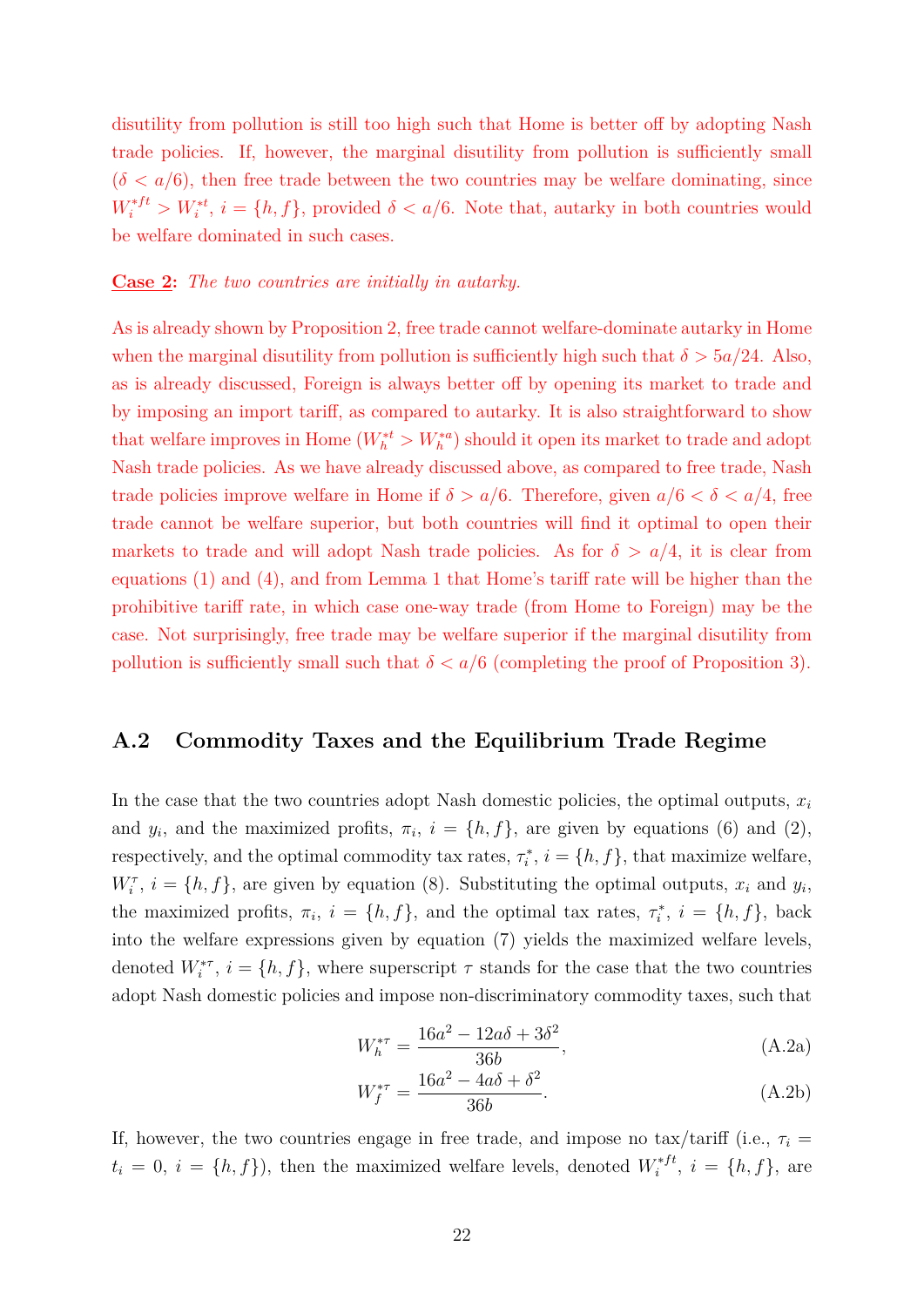given by equation (5). We can rewrite equations  $(A.2a)$  and  $(A.2b)$  such that

$$
W_h^{*\tau} = W_h^{*ft} + \frac{\delta^2}{12b},
$$
  

$$
W_f^{*\tau} = W_f^{*ft} - \frac{\delta(4a - \delta)}{36b},
$$

which imply that Home is always better off as compared to free trade by imposing a positive commodity tax rate under free trade, whereas Foreign is worse off as compared to free trade when Home imposes a positive commodity tax rate. We can compare autarky welfare and welfare under free trade (subject to a positive commodity tax rate imposed only by Home), and show that

$$
\lim_{\delta \to \delta} W_h^{*\tau} = \lim_{\delta \to \delta'} W_f^{*\tau} = W_i^{*\alpha}, \ \ i = \{h, f\},\
$$

where  $\hat{\delta} \simeq 0.220487a$  and  $\delta' \simeq 0.775255a > \hat{\delta}$ , and that  $W_h^{*\tau} > W_h^{*a}$  if and only if  $\delta \langle \hat{\delta}, \text{ and } W_f^{*\tau} \rangle W_f^{*a}$  if and only if  $\delta \langle \delta', \text{ because } \partial [W_h^{*\tau} - W_h^{*a}] / \partial \delta \langle 0 \text{ and } \partial [W_h^{*\tau}] \rangle$  $\partial [W_f^{*\tau} - W_f^{*a}] / \partial \delta < 0$  for any  $\delta < 2a$ . It is now clear that for a sufficiently small marginal disutility from pollution such that  $\delta < \hat{\delta}$ , free trade can be maintained because the two countries can improve welfare under free trade (as compared to autarky), provided a positive commodity tax rate is imposed by Home (together with Appendix A.1 completing the proof of Proposition 5).

Proposition 3 and Appendix A.1 have already shown that whenever the marginal disutility from pollution is sufficiently small such that  $\delta < a/6$ , free trade is welfare superior in the case of Nash trade policies (import tariffs), in which case Home is unambiguously better off by imposing a positive (non-discriminatory) commodity tax rate  $(W_h^{* \tau} > W_h^{*ft})$  so as to internalize the negative consumption externality. If, however,  $a/6 < \delta < \hat{\delta}$ , the two countries engage in trade and impose positive import tariffs in equilibrium (Home internalizes the negative consumption externality by imposing a higher tariff rate than Foreign) under Nash trade policies (Proposition 3 and Appendix A.1), whereas free trade (subject to a positive commodity tax rate imposed only by Home) is the equilibrium trade regime under Nash domestic policies. In such a case, we can show that

$$
\lim_{\delta \to \tilde{\delta}} [W_h^{*\tau} - W_h^{*t}] = \lim_{\delta \to \tilde{\delta}} \left[ \frac{14a^2 - 72a\delta - 45\delta^2}{324b} \right] = 0,
$$
  

$$
\lim_{\delta \to \delta''} [W_f^{*\tau} - W_f^{*t}] = \lim_{\delta \to \delta''} \left[ \frac{14a^2 - 4a\delta - 55\delta^2}{324b} \right] = 0,
$$

where  $\tilde{\delta} \simeq 0.175249a < \hat{\delta}$  and  $\delta'' \simeq 0.46947a < \delta'$ , and that  $W_h^{*\tau} > W_h^{*t}$  if and only if  $\delta < \tilde{\delta}$ , and  $W_f^{*\tau} > W_f^{*t}$  if and only if  $\delta < \delta''$ , because  $\partial [W_h^{*\tau} - W_h^{*t}]/\partial \delta < 0$  and  $\partial [W_f^{*\tau} - W_f^{*t}]/\partial \delta < 0$ ,  $\forall \delta$ . Therefore, Nash domestic policies leads to higher welfare for both countries than that under Nash trade policies, if and only if  $a/6 < \delta < \tilde{\delta}$  (completing the proof of the first part of Proposition 6)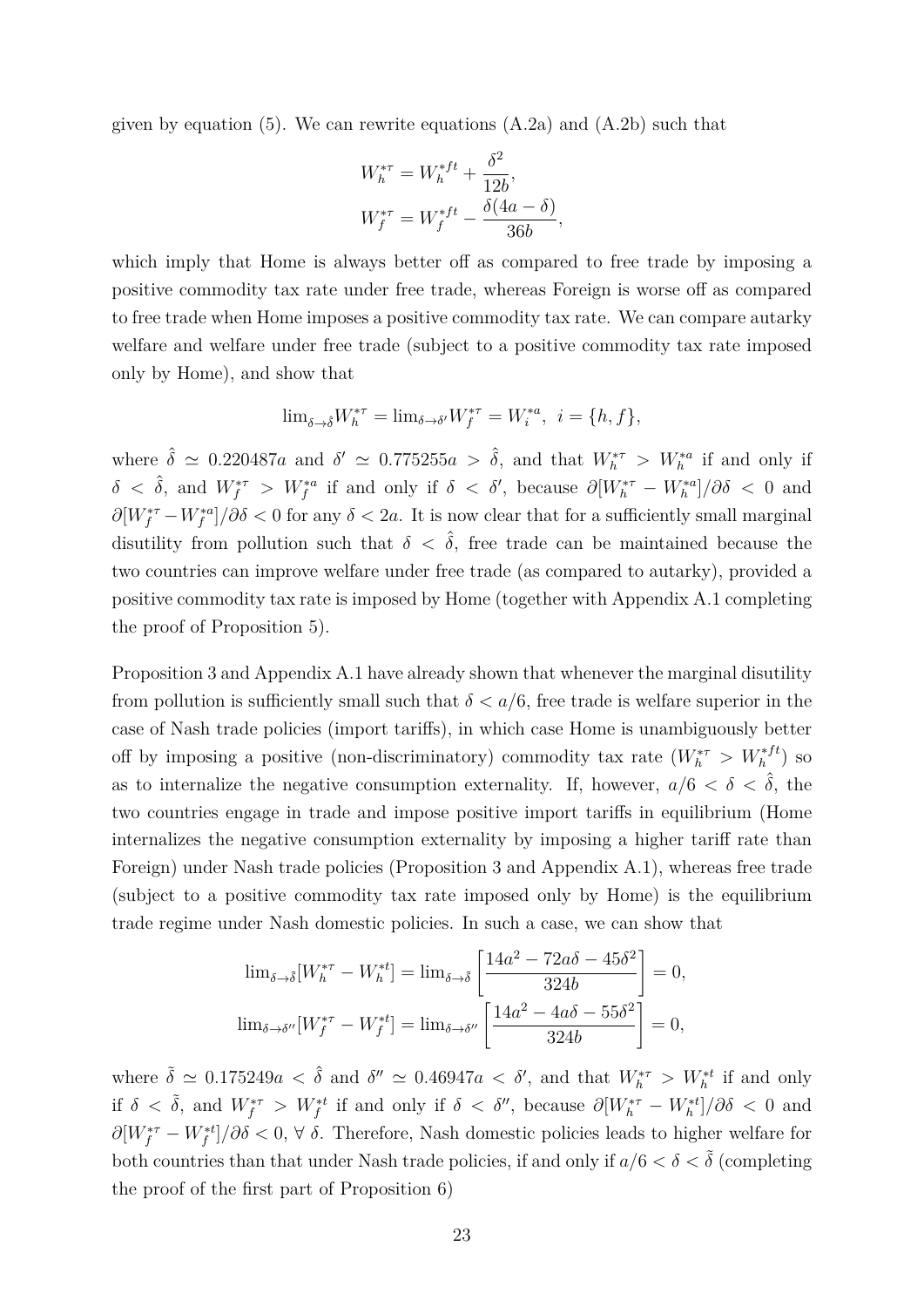If, however,  $\tilde{\delta} < \delta < \hat{\delta}$ , then Home is better off under Nash trade policies, whereas Foreign is better off under Nash domestic policies. In such a situation, we can show that  $(i)$  if the two countries are initially under autarky, free trade (with or without commodity taxes) cannot be welfare superior, because the marginal disutility from pollution is sufficiently high (in which case the two countries would trade and impose positive import tariffs; and (ii) if the two countries are initially trade partners, and are currently imposing import tariffs, free trade (with or without commodity taxes) cannot be welfare superior, either.

Finally, if the marginal disutility from pollution is sufficiently high such that  $\delta > \hat{\delta}$ , under Nash domestic policies, autarky would be the case, with which welfare would be dominated by the case under Nash trade policies (either by cross-hauling subject to positive import tariffs if  $\hat{\delta} < \delta < a/4$ , or by one-way trade subject to a positive import tariff imposed by Foreign if  $\delta > a/4$ ). Therefore, free trade (subject to a positive commodity tax imposed by Home) can be welfare superior if and only if the marginal disutility from pollution is sufficiently small. If, however, the marginal disutility from pollution is sufficiently high, then free trade (with or without commodity taxes) is not welfare improving as compared to autarky, so the two countries prefer Nash trade policies over domestic ones, because they can still engage in trade and impose import tariffs, and improve their local welfare (completing the proof of the second part of Proposition 6).

### **A.3 Proof of Lemma 3 and Proposition 8**

In the case that imports pollute in both countries with some transboundary pollution and the two countries adopt Nash domestic policies, the optimal outputs,  $x_i$  and  $y_i$ , and the maximized profits,  $\pi_i$ ,  $i = \{h, f\}$ , are given by equations (6) and (2), respectively, and the optimal commodity tax rates,  $\tau_i^*$ ,  $i = \{h, f\}$ , that maximize welfare,  $\omega_i^{\tau}$ ,  $i = \{h, f\}$ , are given by equation (12). Substituting the optimal outputs,  $x_i$  and  $y_i$ , the maximized profits,  $\pi_i$ ,  $i = \{h, f\}$ , and the optimal tax rates,  $\tau_i^*$ ,  $i = \{h, f\}$ , back into the welfare expression given by equation (11) yields the maximized welfare levels, denoted  $\omega_i^{*\tau}$ ,  $i =$  $\{h, f\}$ , where, as in the previous sections, superscript  $\tau$  stands for the case that the two countries adopt Nash domestic policies and impose non-discriminatory commodity taxes, such that

$$
\omega_i^{*\tau} = \frac{16a^2 - 4a(1+3\theta)\delta_j + (1+6\theta)\delta_j^2 - 3\delta_i(4a - \delta_i)}{36b}, \quad i = \{h, f\}.
$$
 (A.5)

Note that  $\partial \omega_i^{*\tau}/\partial \delta_i < 0$  for any  $\delta_i < 2a$ . Comparing equation A.5 to autarky welfare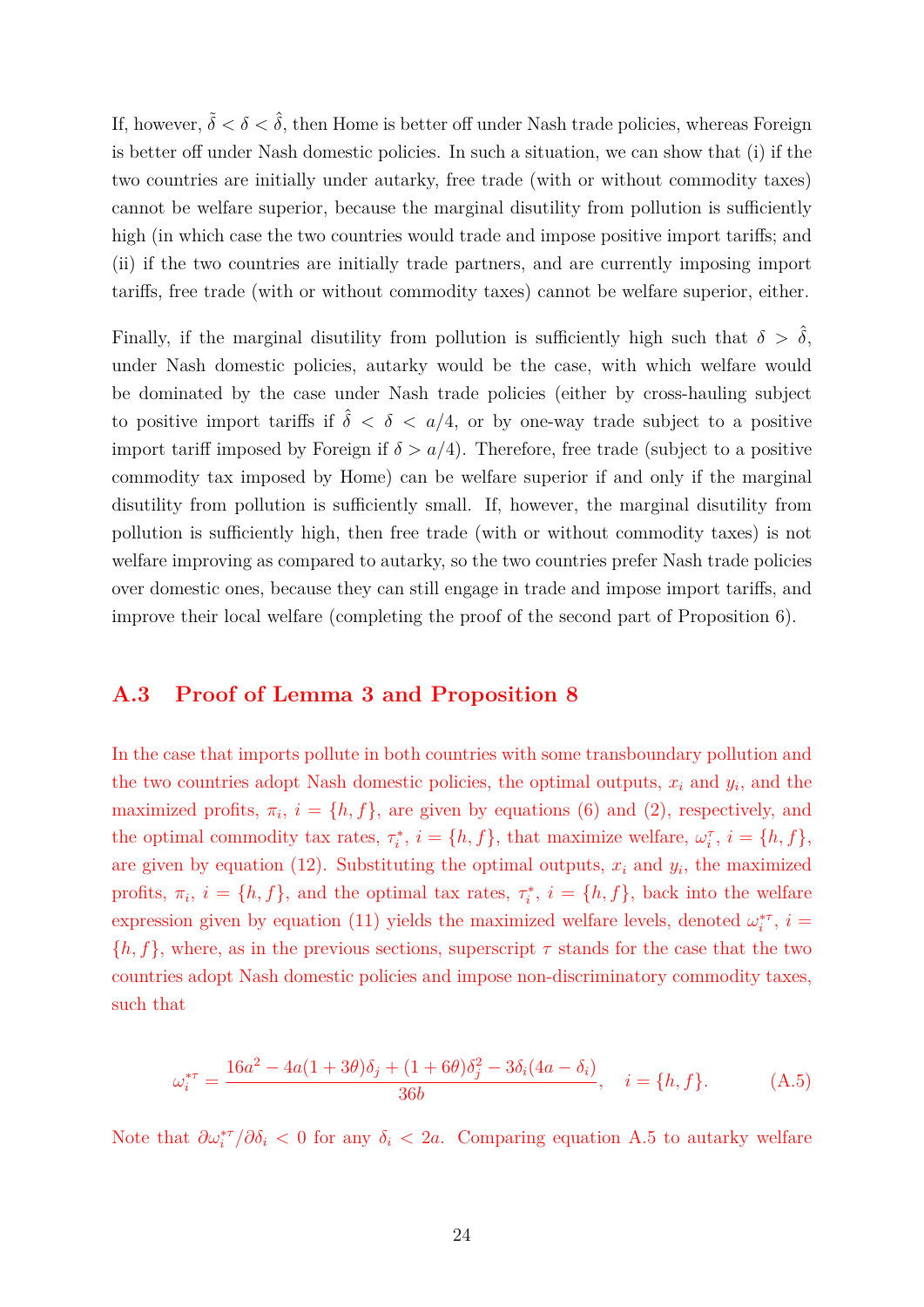$W_i^{*a} = 3a^2/8b$  shows that  $\omega_i^{*\tau} \ge W_i^{*a}$  for any  $\delta_i \le \delta_i^{A/CT}(\theta, \delta_j)$ , where

$$
\delta_i^{A/CT}(\theta,\delta_j) = 2a - \sqrt{\frac{19a^2 + 8(a + 3a\theta)\delta_j - 2(1 + 6\theta)\delta_j^2}{6}}.
$$

It is straightforward to show that (i)  $\partial \delta_i^{A/CT}(\theta, \delta_j)/\partial \delta_j < 0$  for any  $\delta_j < a(1+1/(1+6\theta)),$ where the RHS of the inequality ranges between 2*a* and 1.4*a* for  $\theta \in [0,1]$ ; and (ii)  $\partial \delta_i^{A/CT}(\theta, \delta_j)/\partial \theta < 0$  for any  $\delta_j < 2a$ . Also we can now show that when pollution is purely local such that  $\theta = 0$ ,  $\delta_i^{A/CT} > 5a/24$  for any  $\delta_j < 0.0328214a$ .

As for the proof of Proposition 8, we can compare free trade welfare  $\omega_i^{*ft}$ , given by equation (13), to welfare under consumption taxes  $\omega_i^{*\tau}$ , given by equation (A.5), and show that  $\omega_i^{*r} \geq \omega_i^{*ft}$  for any  $\delta_i \geq \delta_i^{FT/CT}(\theta, \delta_j)$ , where

$$
\delta_i^{FT/CT}(\theta, \delta_j) = \sqrt{\frac{\delta_j(4a - (1 + 6\theta)\delta_j)}{3}}.
$$

It is straightforward to show that (i)  $\partial \delta_i^{FT/CT}(\theta, \delta_j)/\partial \delta_j > 0$  for any  $\delta_j < 2a/(1+6\theta)$ , where the RHS of the inequality ranges between 2*a* and 0.286*a* for  $\theta \in [0, 1]$ ; and (ii)  $\partial \delta_i^{FT/CT}(\theta, \delta_j)/\partial \theta < 0.$ 

### **A.4 Proof of Propositions 9 and 10**

In the case that imports pollute in both countries with some transboundary pollution and the two countries adopt Nash trade policies, the optimal outputs,  $x_i$  and  $y_i$ , and the maximized profits,  $\pi_i$ ,  $i = \{h, f\}$ , are given by equations (6) and (2), respectively, and the optimal tariff rates,  $t_i^*$ ,  $i = \{h, f\}$ , that maximize welfare,  $\omega_i^t$ ,  $i = \{h, f\}$ , are given by equation (12). Substituting the optimal outputs,  $x_i$  and  $y_i$ , the maximized profits,  $\pi_i$ ,  $i = \{h, f\}$ , and the optimal tariff rates,  $t_i^*$ ,  $i = \{h, f\}$ , back into the welfare expression given by equation (10) yields the maximized welfare levels, denoted  $\omega_i^{*t}$ ,  $i = \{h, f\}$ , where, as in the previous sections, superscript *t* stands for the case that the two countries adopt Nash trade policies and impose import tariffs, such that

$$
\omega_i^{*t} = \frac{65a^2 - 2a(8 + 9\theta)\delta_j + 8(4 + 9\theta)\delta_j^2 - 18\delta_i(a - 2\delta_i)}{162b}, \quad i = \{h, f\}.
$$
 (A.6)

Lemma 2 has already shown that this case (bilateral trade) requires  $\delta_i < a/4$ ,  $i = \{h, f\}$ . We can now show that that  $\partial \omega_i^{*t} / \partial \delta_i < 0$  for any  $\delta_i < a/4$ . Comparing equation A.6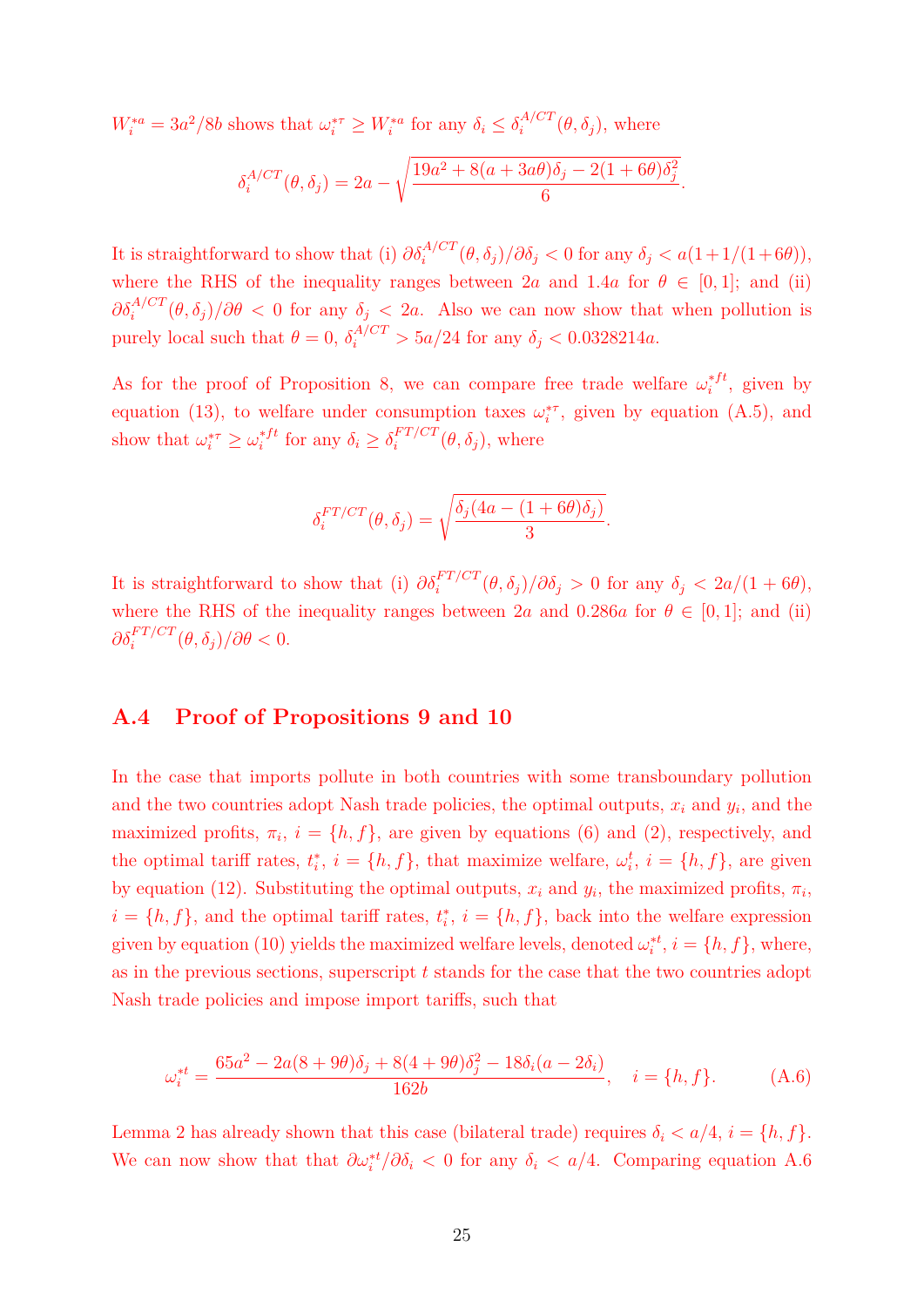to free trade welfare  $\omega_i^{*f}$ , given by equation (13), shows that  $\omega_i^{*t} \geq \omega_i^{*f}$  for any  $\delta_i \geq$  $\delta_i^{FT/NT}(\theta, \delta_j)$ , where

$$
\delta_i^{FT/NT}(\theta, \delta_j) = \frac{2\sqrt{(a+2\delta_j)(4a-(4+9\theta)\delta_j)}-3a}{6}.
$$

It is straightforward to show that (i)  $\partial \delta_i^{FT/NT}(\theta, \delta_j)/\partial \delta_j > 0$  when pollution is purely local such that  $\theta = 0$ , or when transboundary pollution is sufficiently weak (i.e.,  $\theta < 0.44$ ) and the trading partner's marginal disutility is sufficiently small such that  $\delta_i < a(4 - )$  $9\theta$ / $4(4+9\theta)$ , otherwise the threshold decreases with an increase in the trading partner's marginal disutility from pollution; and (ii)  $\partial \delta_i^{FT/NT}(\theta, \delta_j)/\partial \theta < 0$ . Also we can now show that when pollution is purely local such that  $\theta = 0$ ,  $\delta_i^{FT/NT}$  tends to  $a/6$  as  $\theta$  tends to zero. Also as  $\theta$  tends to zero, when both countries have identical marginal disutility from pollution,  $\delta_i^{FT/NT}$  tends to  $7a/34$ .

As for the proof of Proposition 10, we can compare free trade welfare under consumption taxes  $\omega_i^{*\tau}$ , given by equation (A.5), to welfare under tariffs  $\omega_i^{*t}$ , given by equation (A.6), and show that  $\omega_i^{*\tau} \geq \omega_i^{*t}$  for any  $\delta_i \leq \delta_i^{CT/NT}(\theta, \delta_j)$ , where

$$
\delta_i^{CT/NT}(\theta, \delta_j) = \frac{\sqrt{214a^2 - 5\delta_j(4a(1 + 18\theta) + (55 + 90\theta)\delta_j)} - 12a}{15}.
$$

Also we can show that (i)  $\partial \delta_i^{CT/NT}(\theta, \delta_j)/\partial \delta_j < 0$ ; and (ii)  $\partial \delta_i^{CT/NT}(\theta, \delta_j)/\partial \theta < 0$ .

Finally, we can illustrate that in the case of pure local pollution such that  $\theta = 0$ , for any  $\delta_j$  < 0.022807a,  $\delta_i^{CT/NT}(\theta, \delta_j) > \delta_i^{FT/NT}(\theta, \delta_j)$ . In such a case, we can show that for any  $\delta_i^{FT/NT}(\theta, \delta_j) < \delta_i < \delta_i^{CT/NT}(\theta, \delta_j)$ ,  $\omega_i^{* \tau} > \omega_i^{* t} > \omega_i^{* ft}$ , that is, country *i* prefers domestic policies over trade policies.

### **References**

- [1] Antweiler, W., Copeland, B. R. & Taylor, M. S. (2001). Is Free Trade Good for the Environment?. *American Economic Review, 91* (4), 877-908.
- [2] Bang, J.K., Hoff, E. & Peters, G.P. (2008). EU consumption, global production. World Wildlife Fund: Trade and Investment Programme.
- [3] Barrett, S. (1994). Strategic environmental policy and international trade. *Journal of Public Economics, 54*, 826-39.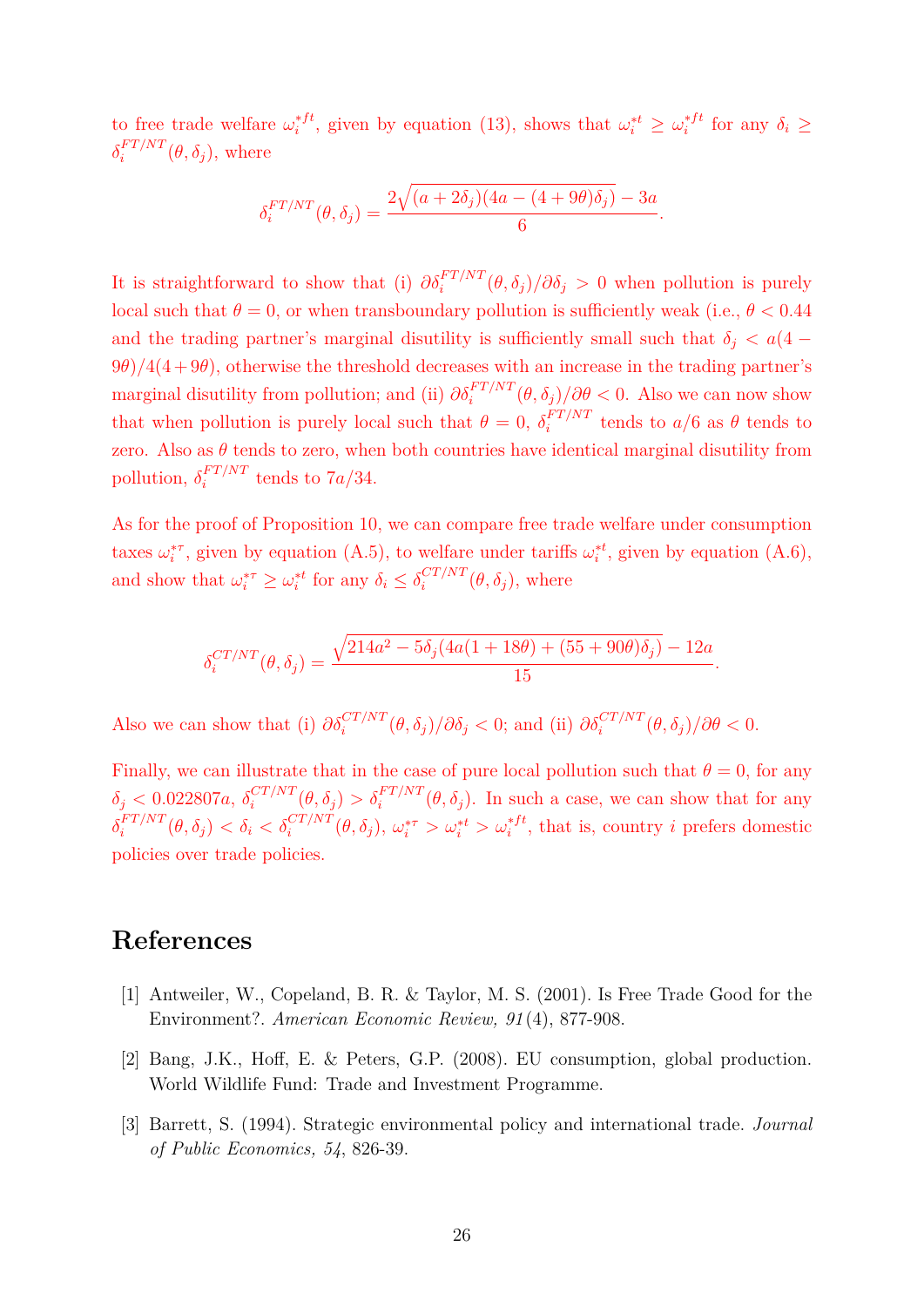- [4] Barrett, J., Peters, G., Wiedmann, T., Scott, K., Lenzen, M., Roelich, K., & Le Quéré, C. (2013). Consumption-based GHG emission accounting: a UK case study. *Climate Policy, 13* (4), 451-70.
- [5] Brander, J. A., & Krugman, P. R. (1983). A 'reciprocal dumping' model of international trade. *Journal of International Economics, 15*, 313-21.
- [6] Brander, J. A.,  $\&$  Spencer, B. J. (1984). Tariff protection and imperfect competition. In H. Kierzkowski (ed.), *Monopolistic competition and international trade* (194-206), Oxford: Oxford University Press.
- [7] Brander, J. A., & Spencer, B. J. (1985). Export subsidies and international market share rivalry. *Journal of International Economics, 18*, 83-100.
- [8] Burquet R., & Sempere, J. (2003). Trade liberalization, environmental policy, and welfare. *Journal of Environmental Economics and Management, 46* (1), 25-37.
- [9] Copeland, B. R. & Taylor, M. S. (1994). North-South trade and the environment. *Quarterly Journal of Economics 109*, 755-787.
- [10] Copeland, B. R. & Taylor, M. S. (1995). Trade and the Environment: A Partial Synthesis. *American Journal of Agricultural Economics, 77* (3), 765-71.
- [11] Essaji, A. (2010). Trade Liberalization, standards and protection. *B.E. Journal of Economic Analysis & Policy, 10*, 1-21.
- [12] Ferrara, I., Missios, P., Yildiz, H.M. (2019). Consumption externalities, product quality, and the role of National Treatment. *European Economic Review, 117*, 1-35.
- [13] Frankel, J. A., & Rose, A. K. (2005). Is Trade Good or Bad for the Environment-Sorting Out the Causality. *Review of Economics and Statistics, 87* (1), 85-91.
- [14] Fujiwara, K. (2010a). Environmental policy and trade liberalization: The case of transboundary pollution from consumption. *Natural Resource Modeling, 23*, 591- 609.
- [15] Fujiwara, K. (2010b). Strategic environmental policies and the gains from trade liberalization. *Review of Development Economics, 14*, 360-373.
- [16] Fujiwara, K. (2012). Market integration, environmental policy, and transboundary pollution from consumption. *Journal of International Trade & Economic Development, 21*, 603-614.
- [17] Grossman, G.M. & Krueger, A. (1993). Environmental impacts of a North American Free Trade Agreement. In P. Garber (ed.), *The U.S.-Mexico Free Trade Agreement*. Cambridge, MA: MIT Press.
- [18] Haufler, A., Schjelderup, G., Stähler, F. (2005). Barriers to trade and imperfect competition: The choice of commodity tax base. *International Tax and Public Finance, 12*, 281-300.